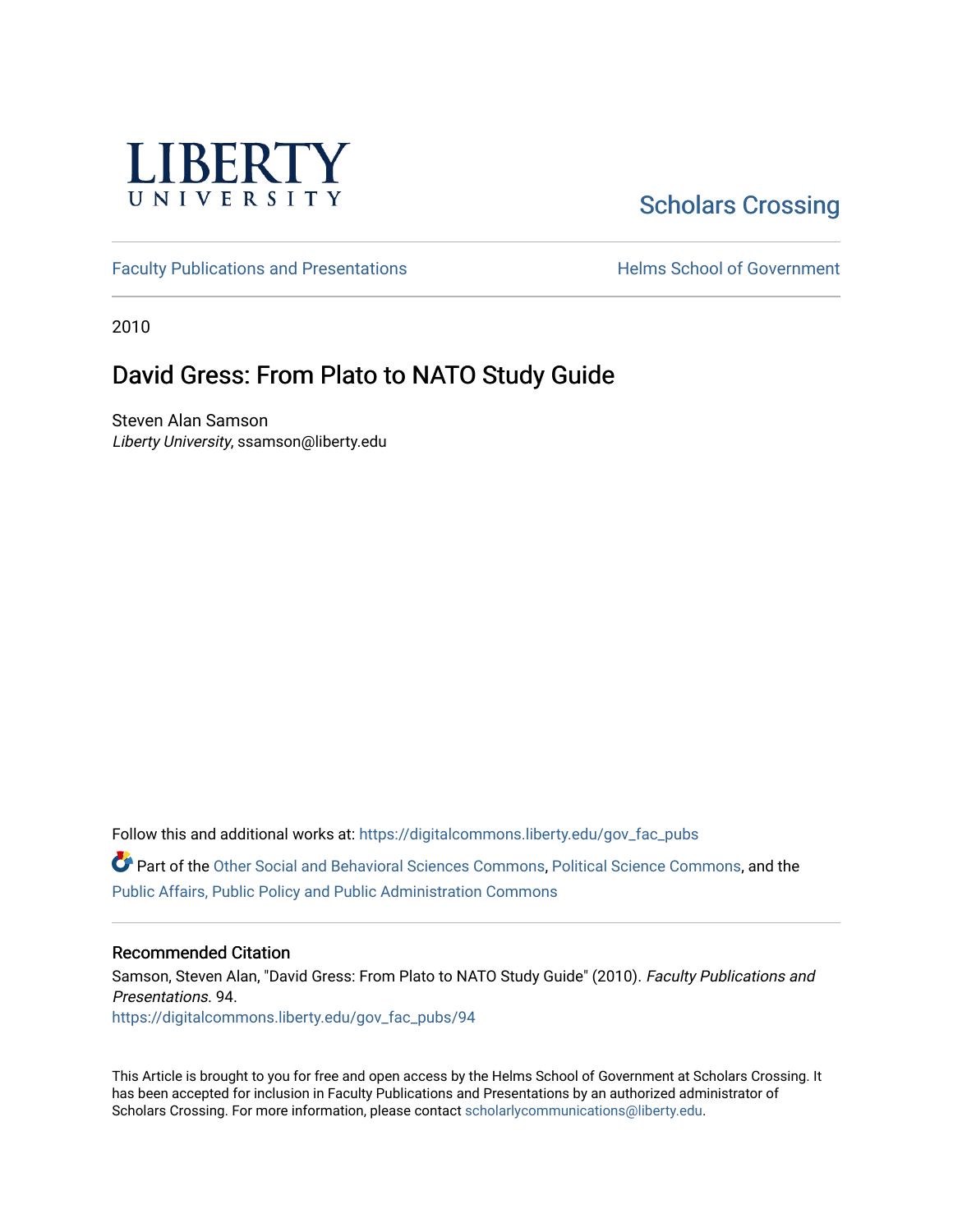# **DAVID GRESS: FROM PLATO TO NATO STUDY GUIDE, c. 2003-2004 Steven Alan Samson**

# **PREFACE**

Besides being an essay on the concept of the West and the teaching of western civilization, this is a critique of what M. Stanton Evans called "the liberal history lesson" and what David Gress calls "the Grand Narrative." The ironic title of the book (see page 1) may refer to a 1984 BBC radio series, later published as *From Plato to NATO: Studies on Political Thought* (1995), by the late British journalist and BBC announcer Brian Redhead. In preparing this study, Dr. Gress acknowledges the influence of Ernest Gellner's *The Conditions of Liberty*, Paul Rahe's *Republics Ancient and Modern*, and Brian Tierney's *Religion, Law and the Growth of Constitutional Thought, 1150-1650*. David Landes's *The Wealth and Poverty of Nations* is given special notice.

#### **Outline**

- A. KEY TO THE WEST (xi-xiv)
	- 1. The **Sceptical Enlightenment** [The author identified with this tradition, p. 174]
		- a. A liberalism that does not reject history, religion, or human nature
		- b. It seeks the possibilities of liberty and prosperity within those givens, not in abstract rights or visions of justice

#### **Review**

Sceptical Enlightenment

## **INTRODUCTION**

#### **Outline**

#### A. INADEQUACY OF THE **GRAND NARRATIVE** (1)

- [cf. M. Stanton Evans's "liberal history lesson" and the "consensus history" of the 1950s] Its Errors
	- a. "This account rightly saw liberty as fundamental to the West, but mistakenly defined liberty as an abstract, philosophical principle"
- 2. Author's Key Historical Insight
	- a. **Liberty** is "a set of practices and institutions that evolved, not from Greece, but from the synthesis of classical, Christian, and Germanic culture that took shape from the fifth to the eighth centuries A.D."
	- b. "These practices and institutions . . . made up the Western forms of the **market**, the **state**, the **church**, and what I call **Christian ethnicity**."
- B. WHY THE GRAND NARRATIVE WAS MISLEADING: THREE WEAKNESSES (102)
	- 1. Its **Moralism** [cf. Minogue's "political moralism"]
		- a. It posited a **false dichotomy** between high principles (residing outside history) [cf. Straussianism] and a flawed reality
		- b. Rebuttal: Western liberty was not distinct from history, "but the initially unintended side effect of the drive for power"
			- (1) Passion for God, gold, and glory
		- c. What needs explaining is "liberty as the tool and by-product of power in the geopolitical conditions of Europe."
		- 2. Its **Universalism**
			- a. "It saw liberty and democracy, conceived by the Greeks and revived by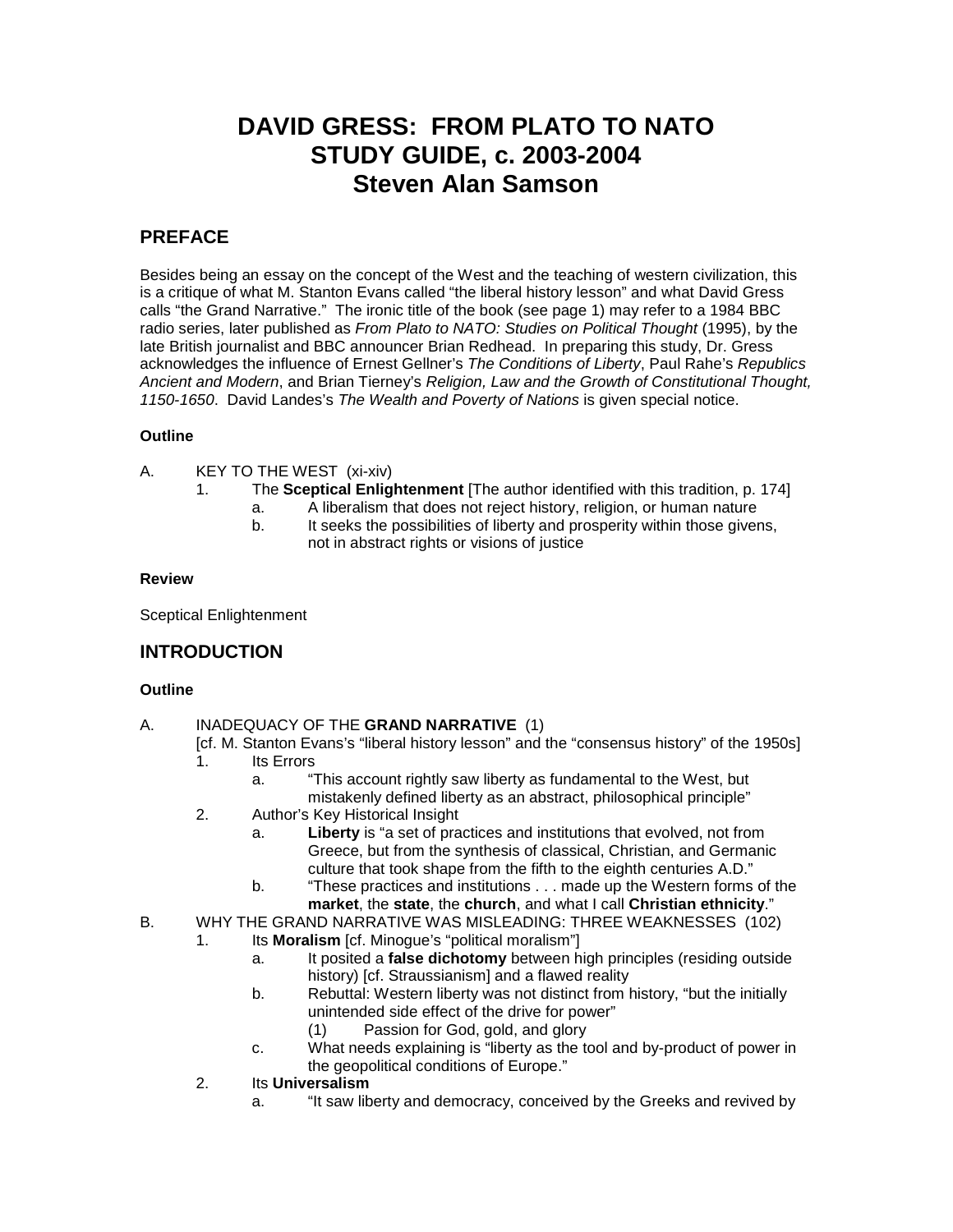modernity, not only as results of Western history . . . but as universally valid."

- 3. **The Illusion of Newness**
	- a. It "imagined modern democracy as an invention of the Enlightenment and of the American and French Revolutions"
	- b. **Myth of True Democracy**: It became a future-oriented search for justice
		- (1) But the practice of democracy is "impossible to explain apart from the Christian ethnicity of the Old Western Synthesis
	- c. The West is "no more and no less than the institutional and cultural result of over a thousand years of the joint practice of power and liberty [cf. the thesis of Eugen Rosenstock-Huessy's *Out of Revolution* (1938)
- C. THE GRAND NARRATIVE AND ITS IDEOLOGY OF CENTRIST LIBERALISM (3)

#### 1. **Political Purpose**

- a. Lowest common denominator of American higher education and public opinion of an idea of the West as progressive, secular, democratic, and moderately capitalist [cf. Walter Russell Mead's Fordism]
- b. It rested on a rationalist/humanitarian belief in progress [Lord Macaulay was one of the exemplars of "The Whig Interpretation of History"]
- 2. The Canon of the Great Books
	- a. Selected to ground and confirm this bland but pleasant reading
- 3. High Point of Centrist Liberalism: **"End of Ideology"**, c. 1960
	- a. Daniel Bell [cf. Francis Fukuyama's "end of history," 1989]
- 4. Two Waves of Attack on Centrist Liberalism
	- a. 1960s radicalism
	- b. 1980s **postmodernism** and relativism [cf. J. Budziszewski]
- D. ATTACKS ON THE IDEA OF THE WEST (3-7)
	- 1. Stanford, 1986: "Hey hey, ho ho, Western culture's gotta go!" [Jesse Jackson*.*]
	- 2. Martin Bernal's *Black Athena*, 1987
	- 3. Kirkpatrick Sale's Objection to the Columbus Quincentenary, 1992
	- 4. Allan Bloom's 1987 Rejoinder, *The Closing of the American Mind*
	- 5. Paul Kennedy's *Rise and Decline of the Great Powers*, 1987: Imperial **Overstretch**
	- 6. Francis Fukuyama's Refutation in "The End of History," 1989
		- Battle over the West and Its Identity [cf. Kuehnelt-Leddihn's "identitarianism"]
			- a. The Grand Narrative collapsed into a shell of itself
	- 8. By the 1980s Academics and Politicians Had Largely Dismissed the Canon as an Apology for Privilege and Assimilationism [cf. Hanson's *Mexifornia*, Scruton's *The West and the Rest*]
		- a. Revised, PC versions of the liberalism and the idea of the West arose
- E. THESIS (7-8)
	- 1. Grand Narrative's Idea of the West Is Erroneous
		- a. **Origin**: The West is the actually a product of the **marriage of Germanic and Christian ideas**
	- 2. Its Authors Constructed an Ahistorical West
		- a. The West presented as a moral enterprise
		- b. Thus the vulnerability of the narrative to a moralistic assault
	- 3. Need to Return the New West to Its Historical Identity
		- a. Multiculturalists and centrist liberals must both be defied
	- 4. Author's Method
		- a. Refuting the three weaknesses [errors] of democratic liberalism
		- b. These weaknesses opened the door to those who argued that **economic liberty** is a fraud: a "bourgeois pathology of greed and wealth maximization" that naturally leads to "nihilism"
- F. DOES THE WEST HAVE A FUTURE? (8-16)
	- 1. View of the **Optimists** [cf. Thomas Sowell's *A Conflict of Visions*]
		- a. Spread of democratic capitalism, human rights, and personal freedom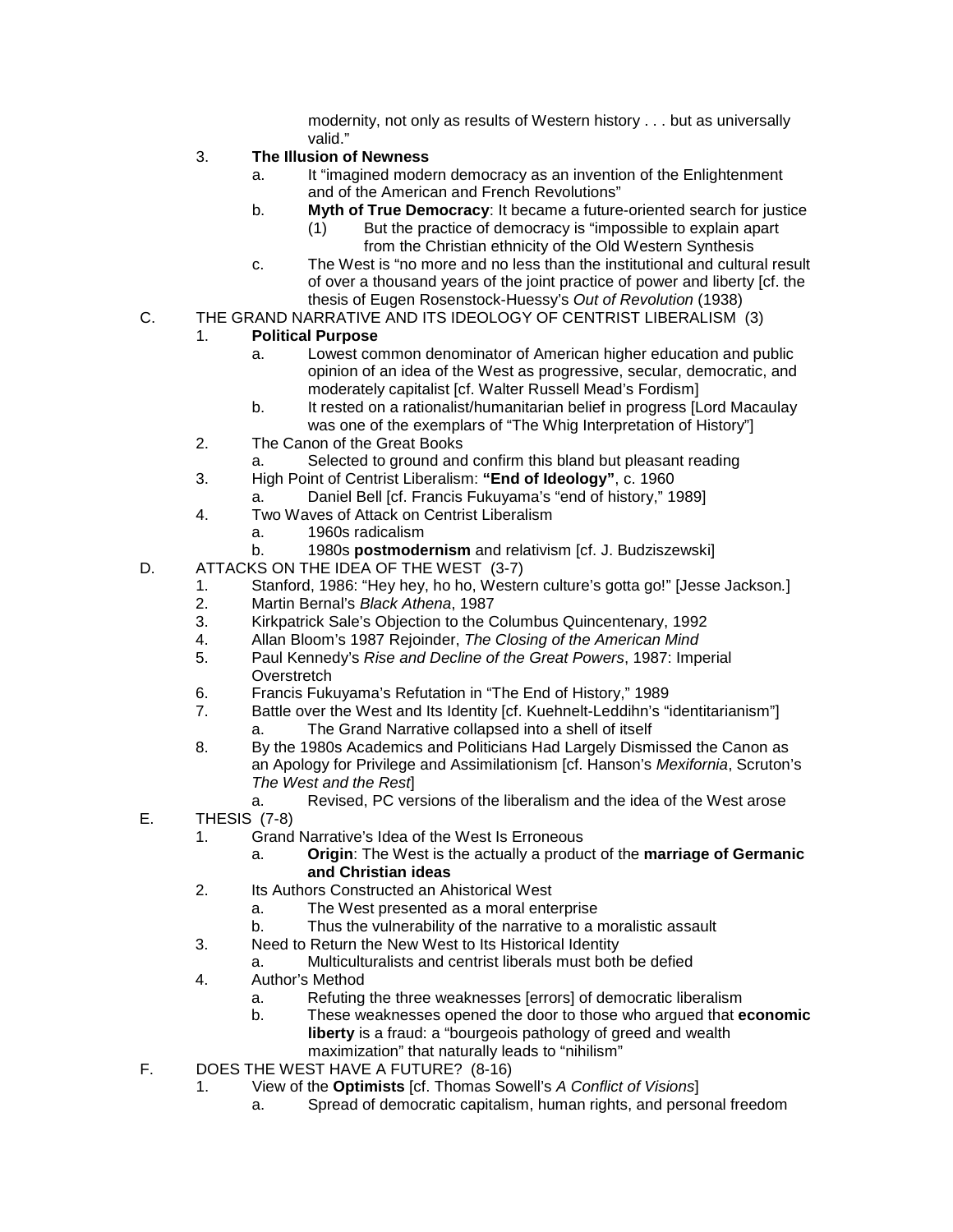"would yield a Westernized world"

- b. Justifications for this vision
- c. Confirmation of Immanuel Kant's argument
- 2. Four **Groups of Non-Optimists**: Asians, Realists, Pessimists, Radical Left
- 3. Lee Kwan Yew's Asian Values Group
	- a. Two points
		- (1) Economic growth does not require democracy
		- (2) Economic growth is no longer a Western prerogative
	- b. Effects of the Asian Crisis, 1997
- 4. The Realist Case
	- a. Two groups: Western social scientists and Third World intellectuals
	- (1) Samuel P. Huntington, Ernest Gellner, Bassam Tibi, Ali Mazrui b. Optimist thesis: Democracy and capitalism carried the code of Western
		- civilization
	- c. Realist Rejoinder: two arguments
		- (1) Procedures and institutions must be distinguished from political culture, social norms, and ideals
		- (2) Spread of democracy and capitalism leads to less Western influence; the West would be only one among several cultures
- 5. The Pessimists: The West Is Declining for Internal Reasons Western decline is inevitable and rooted in its own institutions and culture
	- a. Different diagnoses
- b. A shared sense that the decline of the West [Spengler's title] is a tragedy 6. The Radical Left
	- a. **Sadistically redemptive outlook** of those who deny the West a right to the future [cf. Roger Scruton's culture of repudiation]
- 7. The Optimist Case Was Contradicted by the Mere Fact That Many People **Disagreed** 
	- a. Cold War: **James Burnham**'s *Suicide of the West*
		- (1) Liberalism is the ideology of Western suicide
- 8. Paradox: The West Won the Cold War by Default in the 1990s But Doubts Remained
	- a. Whether the victorious forces of democracy and capitalism are solid
	- b. Whether these forces are beneficial
	- c. Confusion about the future rested on a prior confusion about the West
- 9. Source of the Confusion: the Protean character of the West
- G. PURPOSE OF THE BOOK (16-18)
	- 1. To Explain How and Why Different People Defined the West Differently
		- a. The West is not a single story, but many stories
	- 2. The Two Most Important Versions: The Old West and the New West
		- a. The **New West** goes off its rails if it divorces itself from its Old origins
			- (1) "The optimist vision of the West as triumphant democracy and capitalism utterly ignored the Old West and was therefore superficial and therefore unable to bear the weight of universal significance that the optimists gave it."
	- 4. Author's Pedagogical Purpose: To Add Chronological and Philosophical Depth to Both Visions
	- 5. Renewed Relevance of the History of the West
		- a. The "Cold War"
			- (1) It created an artificial and ahistorical community of danger
		- b. The logic of this structure of institutions and events ended in 1991
	- 6. Two New Factors Brought Long-Term History Back to the Agenda
		- a. New, dynamic landscape of world politics
		- b. Self-doubt within the West
	- 7. Source of Confusion: Many people continued to talk as though historical perspective is unnecessary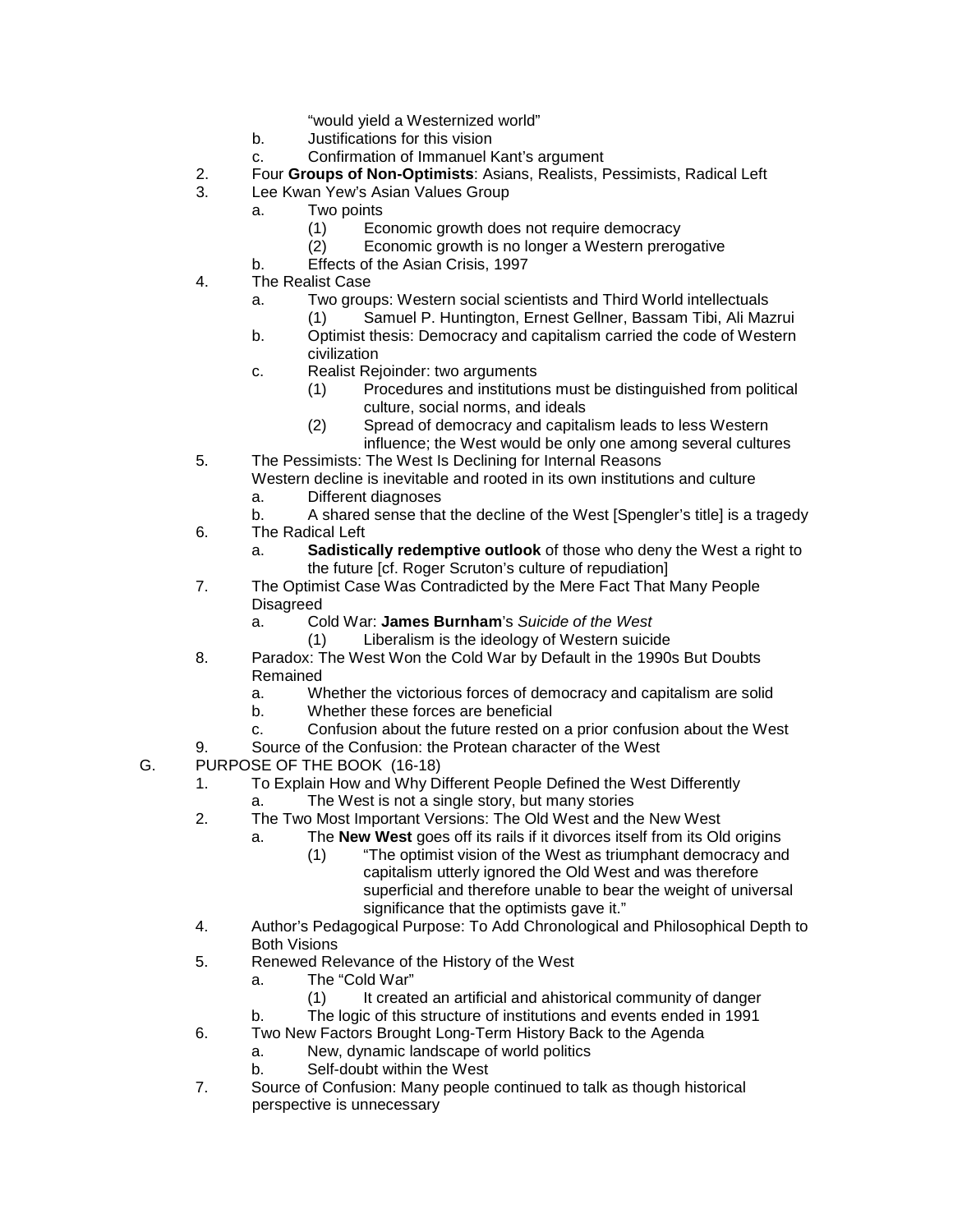- a. Optimists ignore how the principles of democracy and capitalism relate to the history of western civilization
- b. Pessimists continued to talk as though the West is adequately defined as a political system and little else
- H. UNCERTAIN PROSPECTS FOR THE WEST: THREE POINTS (18-20)

#### 1. **Human Nature Is Flawed**

- a. Greater knowledge through the natural and social sciences does not imply that people or institutions would conform to this knowledge
	- (1) The Reasons: Skepticism, Ignorance, Orneriness, and Inertia
- 2. Democracy and Capitalism No Longer Imply Westernization [cf. Walter Russell Mead on "the secession of elites"]
	- a. The West is simply the first of several cultures to have undergone the revolutions of modernity
- 3. The Question of Which West Is at Issue?
	- a. The world could not be westernized "because there was no single model of the West to impose."

(1) Two models incompatible: liberal democracy, Christian theocracy

- I. MULTICULTURAL REALITY (20-23)
	- 1. The Future of the West Is as One of Several Cultures Reforged in the Crucible of Modernity, Democracy, Capitalism, Science, and Individualism
	- 2. **Norman Davies** Identifies Twelve Variants of Western Civilization
		- a. *e.g.*, the WASP West or the "Allied scheme"
		- b. Davies objects particularly to the exclusion of Eastern Europeans
	- 3. Recent Neglect of a Principle of Intellectual Hygiene
		- a. "The one civilization that voluntarily abolished both the slave trade and slavery was offhandedly denounced as uniquely evil."
	- 4. Summary of the Book's Purpose
		- a. The two **cardinal sins of the Grand Narrative** (a.k.a. the WASP West and the Allied scheme of history): It "cut eastern Europe off from the West and ignored religion and any history that did not fit into the simple Plato-to-NATO scheme of constant improvement."
- J. THREE THEMES: CRITICISMS OF THE GRAND NARRATIVE (23-24)
	- 1. Standard Story Is Partial and Incomplete, Making It Dangerous for Two Reasons
		- a. It Destroys Cultural Antibodies: Citizens who depended on the traditional story had little with which to resist those who challenged it in order to destroy its influence
			- (1) The liberal story was abandoned by liberal elites in droves
		- b. It Destroys Intellectual Defenses: It makes it difficult to resist critics who say the West is not only evil but morally empty and spiritually vacant
	- 2. The Standard Story Was Deaf to Religion and Theology as Cultural Forces in Their Own Right
	- 3. The Standard Story Was Flawed Because It Built a Narrow Linear Narrative That Ignored Great Chunks of Western Civilization
- K. ORIGINS OF THE CONCEPT OF THE WEST (24-27)
	- 1. Connotations of the Word: Classical Mythology<br>2. King Arthur in Avalon
	- King Arthur in Avalon
	- 3. Idea of the West as a Region of Vigor and Youth
	- 4. Weakness of the Neoconservative Defense of the West<br>5. Magic Moments vs. Original Sins
	- Magic Moments vs. Original Sins

#### **Review**

| <b>Grand Narrative</b>                        | working definition of liberty | weaknesses of Grand Narrative   |
|-----------------------------------------------|-------------------------------|---------------------------------|
| its political purpose                         | "end of ideology"             | postmodernism                   |
| origin of the West                            | threat to economic liberty    | optimists vs. non-optimists     |
| sadistically redemptive outlook James Burnham |                               | need for historical perspective |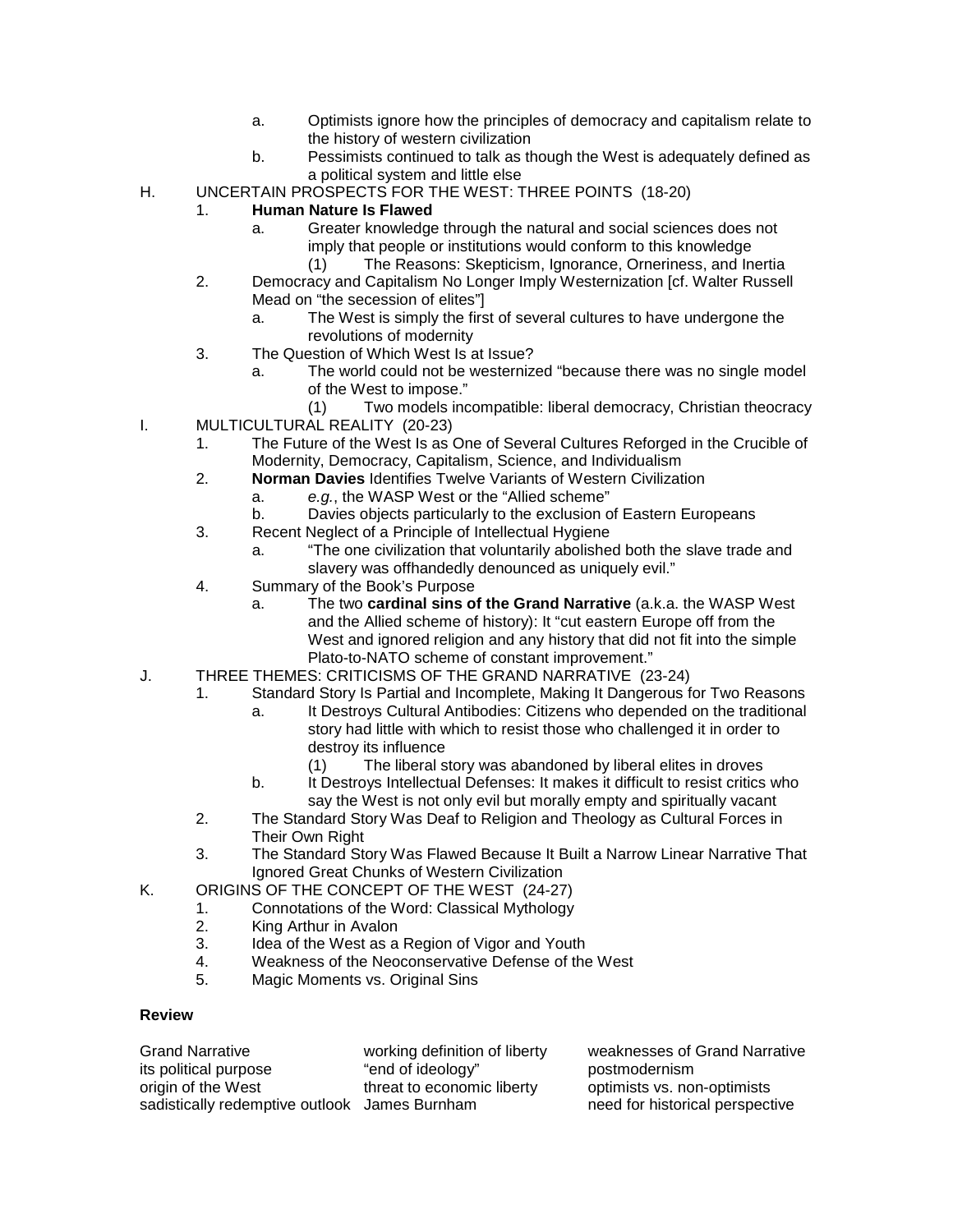# **CHAPTER ONE: THE GRAND NARRATIVE AND ITS FATE**

#### **Outline**

- A. FIRST STEP TO RECOVERY FROM CENTRIST LIBERAL HEGEMONY: THE GRAND NARRATIVE IS NOT A REVEALED TRUTH (29-30)
	- 1. Hegemony of Centrist Liberalism Was Short-Lived: c. 1930s-1965
		- a. It ended "when the Vietnam War began to divide the American elites, and the leaders of the adversary culture [Scruton's culture of repudiation] launched their long and magnificently successful **march through the institutions**." [cf. Antonio Gramsci and Rudi Dutschke]
		- b. The **adversary culture** "had been there all along as a steadily more vociferous undercurrent in politics and in the elite colleges, media, and cultural institutions."
	- 2. The Grand Narrative Was Not an Independent Discovery of Scholars, But a Political and Pedagogical Construct (and Self-Justification) of Centrist Liberalism
		- a. It is **liberalism's historical and cultural account of itself**, its roots, history, and legitimacy
		- b. It dominated elite higher education and culture from the 1920s to the 1960s; it provided the ideological basis of a liberal consensus about the merits of the West
		- c. When American liberals stop believing in its values excellence, reason, science, and assimilation – they lost confidence in the narrative
- B. SECOND STEP: UNDERSTANDING WHY IT WAS INVENTED AND BY WHOM (30-38)<br>1 **Higher Education** Became a Mass Phenomenon: But Only Part of the Reason
	- Higher Education Became a Mass Phenomenon: But Only Part of the Reason
		- a. Nothing in the notion of mass higher education in itself that required a college-level core curriculum [these debates went back to the 19C]
	- 2. The Need for Assimilation Due to Mass Immigration Was the Main Motive
		- a. [This was true of the advent of public education in the 1830s: cf. Samuel Blumenfeld's *Is Public Education Necessary?*]
	- 3. **Assimilation** Took Two Forms
		- a. American life itself for adults
		- b. Americanization of children through schools and colleges
	- 4. The First World War Was the **Catalyst** That Precipitated the Grand Narrative in Its Developed Form
		- a. Emphasis on teaching young adults the political principles of American government and the democratic heritage of Western civilization
			- (1) War and Peace courses
	- 5. Two Versions of the Grand Narrative
		- a. Contemporary Civilization (Columbia University, 1919)
			- (1) Part of the general education movement, 1910s-1930s (2) John Herman Randall, Jr.
			- (2) **John Herman Randall, Jr.**
			- b. Great Books Program (University of Chicago) [Another such program was started by in 1937 by Stringfellow Barr an Scott Buchanan at St. John's College in Annapolis]
				-
				- (1) **Robert Maynard Hutchins**
				- (2) **Mortimer Adler** assisted in developing the **Chicago Plan** (3) *Great Books of the Western World* and *Encyclopaedia Britannica*
				- (4) [Hutchins subsequently founded the Center for the Study of Democratic Institutions in Santa Barbara, 1959-1987]
	- 5. A Third Version: **Will and Ariel Durant**'s *The Story of Civilization*, 1935-1975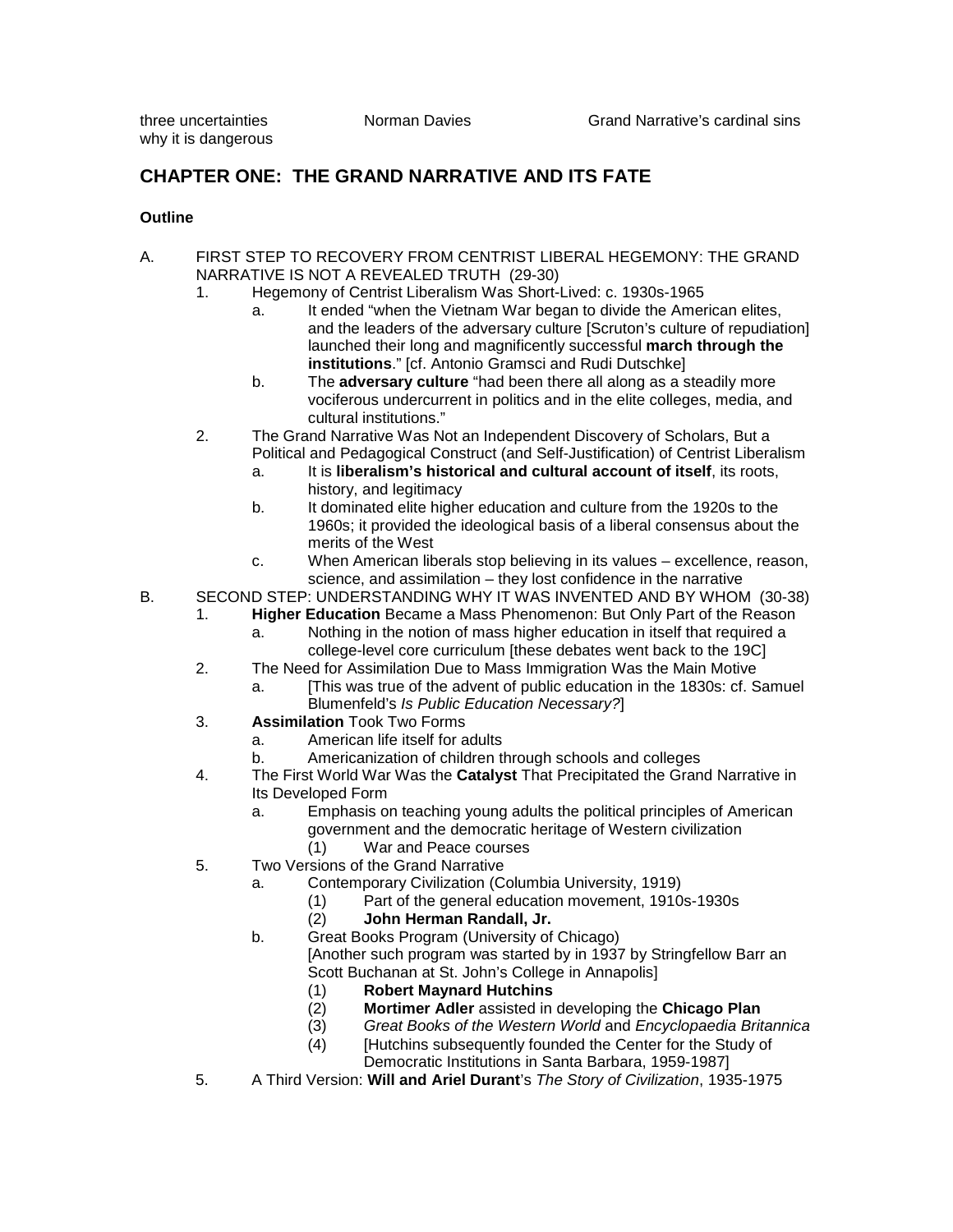- a. Durant, a one-time seminarian, was principal of the **Ferrer School** [a number of prominent radicals, such as Emma Goldman, Jack London, and Upton Sinclair, taught there; Margaret Sanger was also associated]
- b. The eleven volumes are "the apotheosis of the Grand Narrative"
- 6. Transition: William McNeill's *The Rise of the West*, 1963
- 7. Radical Critiques: Martin Bernal and Kirkpatrick Sale<br>8. **Deconstructionists** Were Right in One Thing: The N
	- 8. **Deconstructionists** Were Right in One Thing: The Narrative Was Misleading
		- a. But the criticism was at least as ideological and biased
		- b. It also merely stood the moralism on its head
- 9. The Narrative Was Bad History Because It Rested on Three Fundamental Fallacies
	- a. That the history of culture was the history of great ideas
	- b. That the West was a moral story with a happy ending, and
	- c. That this story could be adequately defined as an axis of continuity that began with the Greeks and landed in modern America
- C. THE THIRD STEP: TO DISENTANGLE THE ACTUAL STAGES OF THE HISTORY OF WESTERN IDENTITY FROM THE DISTORTIONS OF BOTH MORALISMS (38-39)
	- 1. The Fact That the Deconstructors Won Is Not a Reason to Return to the Grand Narrative; They Did Not Correct Its Errors and Added Their Own Errors a. We must defend against both the old errors and the new errors
- D. A SYNTHESIS OF THE THREE VERSIONS OF THE GRAND NARRATIVE (39-40)
	- 1. The Liberal Grand Narrative Presented the West as a Coherent Entity Emerging Triumphantly in a Series of Stages
		- a. Each stage contributed an essential element to the whole
		- b. Thus Western civilization is "a synthesis of democracy, capitalism, science, human rights, religious pluralism, individual autonomy, and the power of unfettered human reason to solve human problems."
		- c. **Magic Moments**: The most important stages
	- 2. This Confident and Optimistic Story was Created as a Tool of Mass Higher Education and in the Face of Serious Challenges to Western Identity
		- a. Critics began gaining the upper ground from the late 1960s on
		- b. "By the 1990s the optimistic story had been fundamentally recast in a number of variants: stories of guilt, doubt, decline, and apology."
	- 3. Both the Optimistic Narrative and the Critical, or Postmodern, Anti-narratives Shared Crucial Assumptions
		- a. Both traced key elements of the West (whether Magical Moments or Original Sins) back to ancient Greek
	- 4. The Grand Narrative Was Both a Version of Modern History and a Description of the Ideal Modern Western Identity
		- a. "Progress meant moving from subjection, poverty, disease, superstition, and violence to democracy, prosperity, health, science, and peace both domestic and international."
		- b. But its authors "unhistorically ignored those areas of past cultures not compatible with the modern liberal West.
		- c. Fallacy: "The Grand Narrative assumed what it set out to explain: that the West existed, and that it was good."
- E. SUMMARY OF THE NARRATIVE: CRUCIAL TURNING POINTS AND HEROES DEFINED THE MAGIC MOMENTS OF THE WEST
	- 1. History Began in the Ancient Near East: Mesopotamia and Egypt
		- **a. Irrigation and Autocratic Power** [cf. Karl Wittfogel's hydraulic theory of oriental despotism]
	- 2. Israel: **Monotheism**'s Distinction between the Divine and Human
		- a. Moral value of individual human acts
		- b. Human attention directed to understanding nature
	- 3. Greece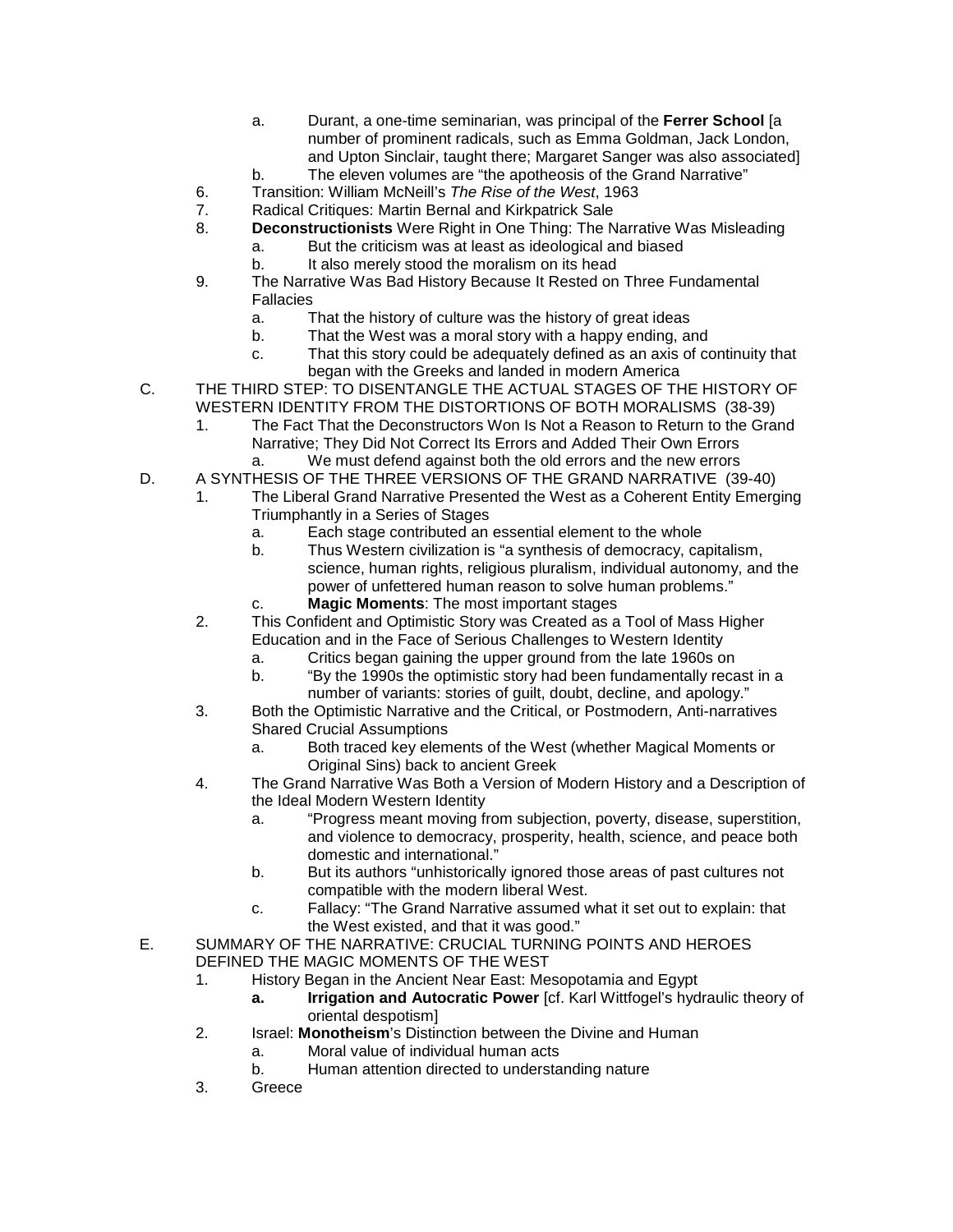- a. **Socrates**: the inventor of moral individualism and first martyr for truth and freedom of expression
- b. Cult of the Greeks launched by German romantics and idealists [Heinrich Schliemann, discoverer of Troy, had a house in Athens, now a numismatic museum]
- 4. Rome

a. Two Contributions: *Pax Romana* (Roman peace) and **Roman law** [progenitor of European civil law and international law traditions]

- 5. Christianity
	- a. Modern democracy had its "roots in the classical political philosophy of freedom as the obligation to participate in civic life, in the Roman respect for law and duty, and in Christianity seen as an ethical teaching about **social justice** and the **moral equality** of all human beings."
	- b. But a contradiction in this Western synthesis of Rome and Christianity arose, although largely ignored during the heyday of the Grand Narrative, because most Americans remained committed to a more conservative Christianity
	- c. The earlier synthesis was a process that took several centuries until after Constantine's conversion
- 6. Voyage of Christopher Columbus in 1492
	- a. Coincided with the high point of the Renaissance and the fall of Granada, which marked the culmination of the Spanish *Reconquista* [reconquest from the Moors]
- 7. Dozens of Magic Moments of Progress Followed
- 8. Theme of Universality
- 9. Freedom and Its Consequences
	- a. The courage of Martin Luther
	- b. The rediscovery of classical civilization and all its riches [especially after the fall of Constantinople in 1453]
	- c. The idea of an unvaried human nature
- 10. Five Magic Moments
	- a. Defeat of the Spanish Armada, 1588
	- b. Glorious Revolution, 1688-89
	- c. American Revolution, 1776-1787
	- d. Emancipation of slaves, 1863
	- e. Atlantic Charter of 1941
- 11. Problems of the Grand Narrative in Its Common Form: A Function of Its Necessary Place in a Crowded Curriculum
	- a. Few stories and a lot of condensed ideas
	- b. Teleology: it was a story with the goal of building the image of the West
	- c. Oversimplification: "History is strong drink, and the Grand Narrative turned it into soda pop."
- 12. The Fate of the Grand Narrative Was Part of the Fate of Modern American Liberalism
	- a. "The opening shots in . . . the American culture wars . . . [also] shattered the outerworks of American liberalism."
- F. THE FOURTH STEP: TO DISENTANGLE THE HISTORY OF WESTERN IDENTITY FROM THE MORALIZING DISTORTIONS OF THE GRAND NARRATIVE AND ITS DETRACTORS
- G. A FIFTH STEP REMAINS: ASK WHAT THE FUTURE HOLDS
	- 1. "Recovering a Western Identity Free of the Twin Moralisms of the Old and the New Liberalism Frees Us . . . to Understand the True Stakes of Western Survival in the Third Millennium."
		- a. It is "a story of creativity and destruction, of joy and tragedy, of loss as well as gain."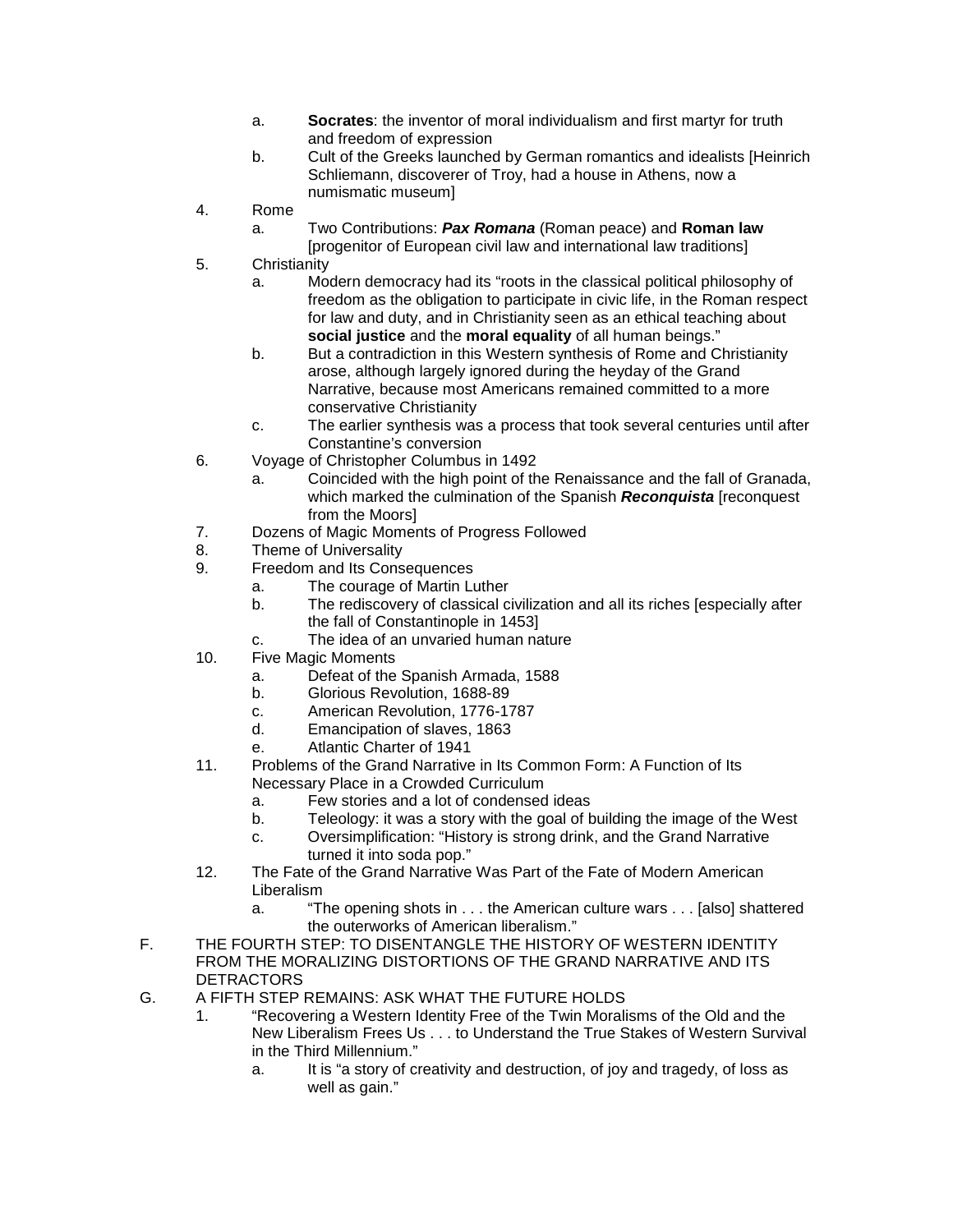- b. "But understanding that story permits us to draw the only genuinely moral lessons of history: . . . how civilizations grow, not as icons of perfection or evil, but as social and individual realities."
- 2. The History of the West Is the Story of Two Great Syntheses
	- a. The synthesis of ancient, Christian, and Germanic cultures in late antiquity
	- b. The synthesis of liberty, reason, and development -- or democracy, science, and capitalism – that defined modernity
- 3. Both Are Part of a Continuous Story; the Second, Modern Synthesis Grew Out of the First and Could Not Have Happened Without It

#### **Review**

| adversary culture                                        | mass higher education |
|----------------------------------------------------------|-----------------------|
| catalyst of the Grand narrative John Herman Randall, Jr. |                       |
| Mortimer Adler                                           | <b>Will Durant</b>    |
| moralism                                                 | <b>Magic Moments</b>  |
| monotheism                                               | Socrates              |
| social justice                                           | moral equality        |
| <b>Five Magic Moments</b>                                | two great syntheses   |
|                                                          |                       |

## **CHAPTER TWO: THE BATTLE OVER HELLAS**

#### **Outline**

- A. GRAND NARRATIVE (49-57)
	- 1. Historical Background<br>2. Literature
		- Literature
			- a. **Homer**
				- (1) Astonishing features of the poems
				- b. The Trojan War
				- c. Homeric Epics: the common patrimony of all Greek speakers
	- 3. Science and Technology
		- a. **Thales** and the solar eclipse of May 28, 585 BC
		- b. **Socrates**
			- (1) Dialectic
	- 4. Representational Art<br>5. History
	- **History** 
		- a. **Herodotus** and the **Persian Wars**
			- (1) **Demaratus** on *arête* (courage)
			- **Freedom**: For Xerxes it mean disorganized, for the Greeks it meant willing submission to laws passed by the citizens [and not being subject to alien rule or despotism]
			- (3) Object lesson: The Greeks won because they had, not because they were ordered
	- 6. Democracy
	- 7. **Thucydides**: **Funeral Oration of Pericles**
		- Non-participant is a useless man: idiot
	- 8. *Arête*
	- 9. Summary
		- a. Problems with the narrative
- B. REMOTE ORIGINS OF THE MODERN CULT OF GREECE (57-60)
	- 1. Conquest of Greece by Rome
		- a. It began as an act of cultural homage: "Captive Greece took captive Her savage conqueror" (Horace)
	- 2. **Philhellenism**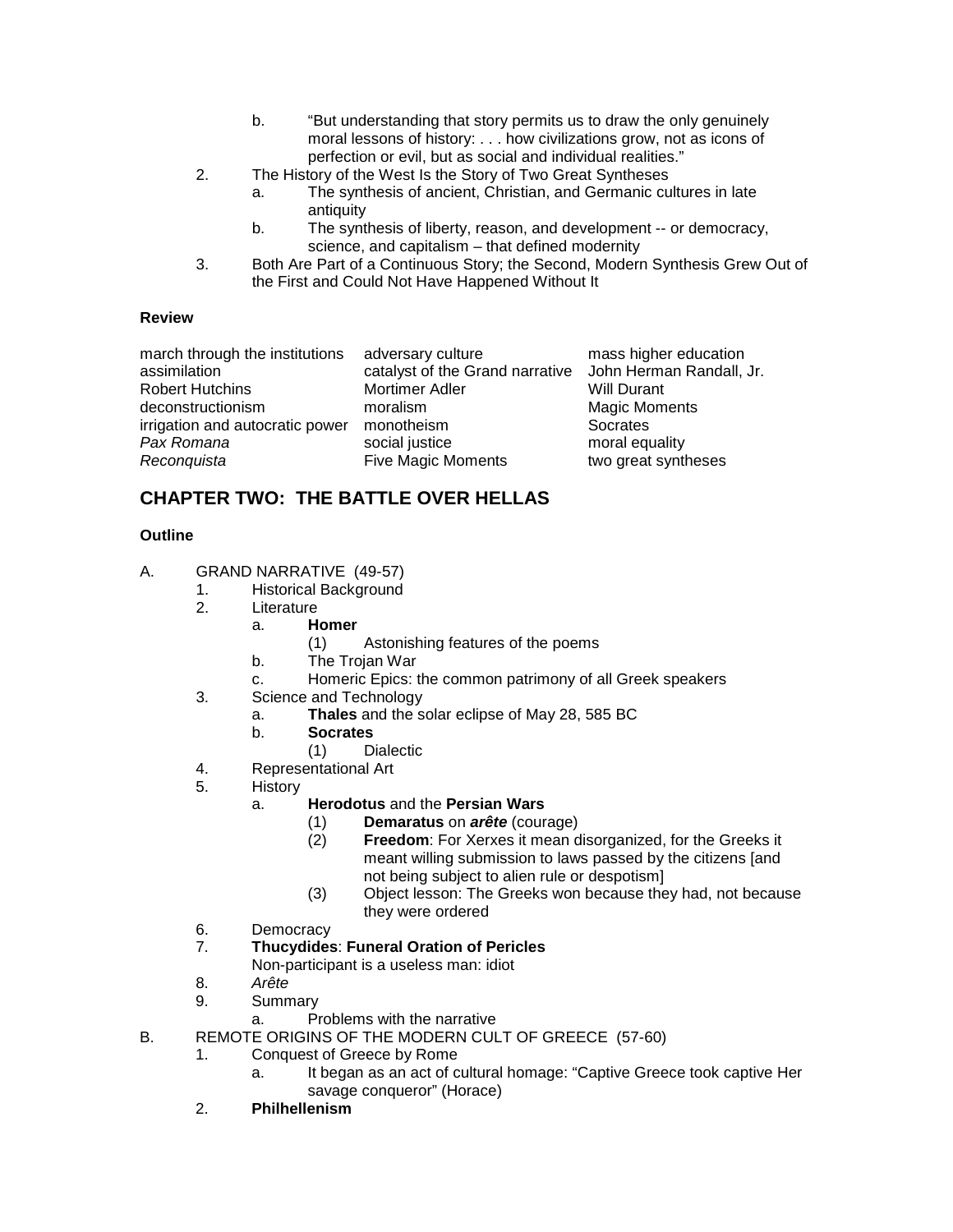- a. Wealthy Romans wrote and thought in Greek
	- (1) Cultural pilgrimages [early version of the Grand Tour]
- b. **Stoicism**: cosmopolitan ideal
- 3. **Plutarch**
	- a. The point of the *Lives* was to reveal character and its role in public affairs
- 4. Isidore of Seville: *Etymologies*
- 5. Role of Monks in the Period in Which the West Achieved Its Identity
	- a. By then, Greek civilization had faded from Western knowledge
- 6. Renewed Interest in Greece During the Renaissance
	- a. Tentative return of philhellenism
	- b. **Marsilio Ficino**
- 7. Recovery of Greek Literature
- 8. English Renaissance Gave Way to the Rising Tide of English Puritanism
- 9. College
	- a. Its original purpose was devotional
	- b. Purposeless drifting in the 18C after the medieval order dissolved
	- c. Revival of classical scholarship filled the void but fellows were like monks
	- d. Ancient Greece as interpreted by the new scholarship became an ersatz religion
- C. MODERN ORIGINS OF THE CULT OF GREECE (60-64)
	- 1. **Johann Wolfgang von Goethe**
		- a. **"**Goethe believed that Christianity was declining and wanted to create a new religion for a free, natural humanity."
		- b. Greeks seen as both the origins of civilization and the model for a new civilization of the West
		- c. What Eliza Butler called "the tyranny of Greece over Germany" began
		- 2. **Johann Joachim Winckelmann**, 1760s-70s
			- a. Apollo of Belvedere
		- 3. Two **Doctrines of Art Appreciation**
			- a. An act of intuitive appropriation must be followed by intellectual analysis and explanation
			- b. Greek art is uniquely capable of expressing nature: human emotions and beauty
		- 4. Political Freedom
			- a. Truthfulness to nature
			- b. Nature elevates
		- 5. Generation of the 1780s-1790s
			- a. Germany was political weak but culturally at its peak
		- 5. Goethe's Philosophy of Nature
			- a. Second renaissance began after Winckelmann's death
			- b. Man as a creator
			- c. Interaction of self and nature
		- 7. Philosophy of Beauty, Art, and Nature
			- a. "One of the points where the esoteric West and its traditions of secret knowledge and inner transformation [the Hermetic tradition] met and influenced the exoteric West of public identity."
- D. ROMAN TYRANNY OVER FRANCE AND ITS NEIGHBORS' REACTIONS (64-69)

#### 1. **Classicism**

- a. Pierre Corneille, 1630s
- b. Louis XIV
- c. French revolutionaries turned to Roman Republican models
- d. Two traditions inspired the revolutionaries:
	- (1) How Romans won their liberty and expelled their oppressive king<br>(2) How the Republic repeatedly defended itself against
	- How the Republic repeatedly defended itself against overwhelming odds
- e. Robespierre justified the September Massacres by quoting Cicero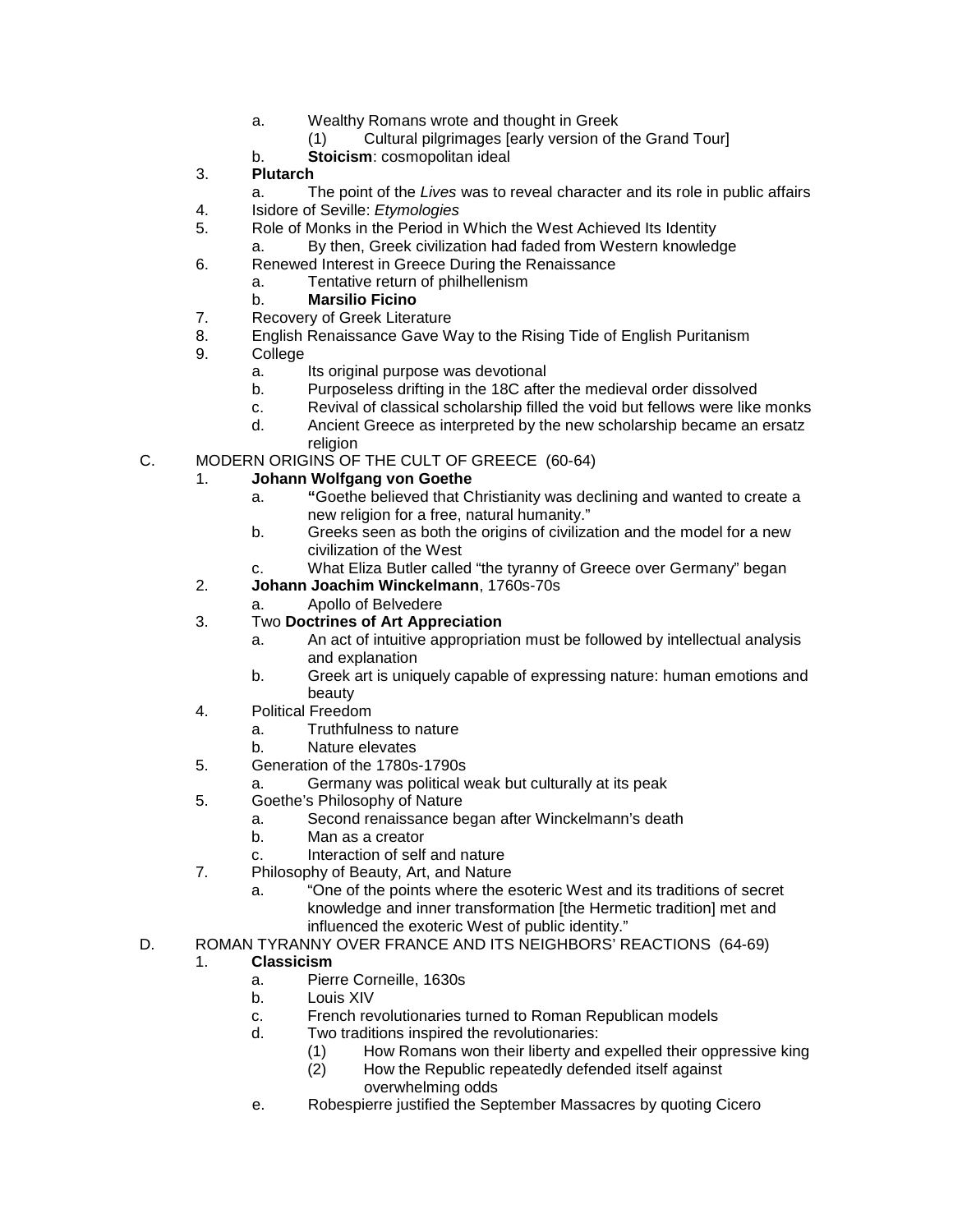- f. Napoleon took the title of consul and modeled himself after Augustus
- 2. Greek Prestige Enhanced in Britain and Germany
	- a. Britain's struggle against Napoleonic France compared with the cohesion of the Greek city-states during Persian Wars
		- (1) Britain was a cohesive national state with a single center of government
	- b. In Germany, "the French conquests produced not a national resistance movement but rather fragmentation, ignominious squabbling, and unseemly opportunism."<br>(1) It was divided in
		- It was divided into hundreds of states, provinces, principalities, and two religions
- 3. Scholarly Reaction in Germany in 1807
	- a. **Barthold Niebuhr** (historian who became Prussia's ambassador to the Vatican): French attacks resembled the Macedonian invasion of Greece
	- b. **Wilhelm von Humboldt** (founder of the University of Berlin): The Germans represented the Greeks to modern Europe
	- c. **Johann Gottlieb Fichte** (Idealist philosopher who promoted public education): "The German mission was to bring moral enlightenment through universal education" because "the Germans were the universal, the absolute, the most natural of all nations."
- 4. Romantic Philosophy
	- a. Fichte: The self-conscious individual is the center and sum of all reality
	- b. **Friedrich Hölderlin**: The vision of the enlightened poet
		- (1) Anticipated Nietzsche's Apollonian and Dionysian types
			- French Revolution heralded a "second antiquity"
- 5. German Thinkers and Poets Saw Themselves as Greek Victims of Roman (French) Imperialism
	- a. "This parallelism strengthened the tyranny of Greece over Germany and ultimately gave further impetus to scholarship on Greece."
	- b. "The lessons drawn were obvious: national cohesion, martial vigor, athletic training, and indoctrination of youth."
- 6. **Pro-Spartan Bias** of the Germans
	- a. Julius Beloch and Helmut Berve
	- b. Thucydides: Athens lost the war because the citizens listened to demagogues who promised riches or easy victories
- 7. British Regard for Herodotus
	- a. **Aeschylus**' *The Persians*: Persian *hubris*
		- b. Germans had little use for Herodotus, being "rational pessimists"
			- (1) But accepted "his account of how poverty and strict laws made a people martial. Heroic, and able to defeat superior forces."
				- (2) "Gradually, the idea of the nation as a collective entity, morally superior to the individual, replaced Goethe's and Hölderlin's natural man as the focus of German philhellenism."
- E. ON THE ROAD TO THE MARTIAL PESSIMISTS (69-72)

#### 1. **Friedrich Nietzsche**

- a. *The Birth of Tragedy*, 1872
	- (1) Attack on optimistic rationalism of Athenian democracy, liberals, and socialists
- 2. Nietzsche's Diagnosis of Culture
	- a. "It is not possible to live with truth."
	- b. The will to truth often conceals agendas of power
- 3. Greek Civilization Was Shaped Fundamentally by Apollo and Dionysus [cf.
	- perhaps Elinor and Marianne Dashwood in Jane Austen's *Sense and Sensibility*]
		- a. **Apollo**: God of clarity, art, culture
			- (1) Apollonian experience: contemplative, calm, tranquil
			- (2) It sought to create and enjoy a "world of beautiful appearance as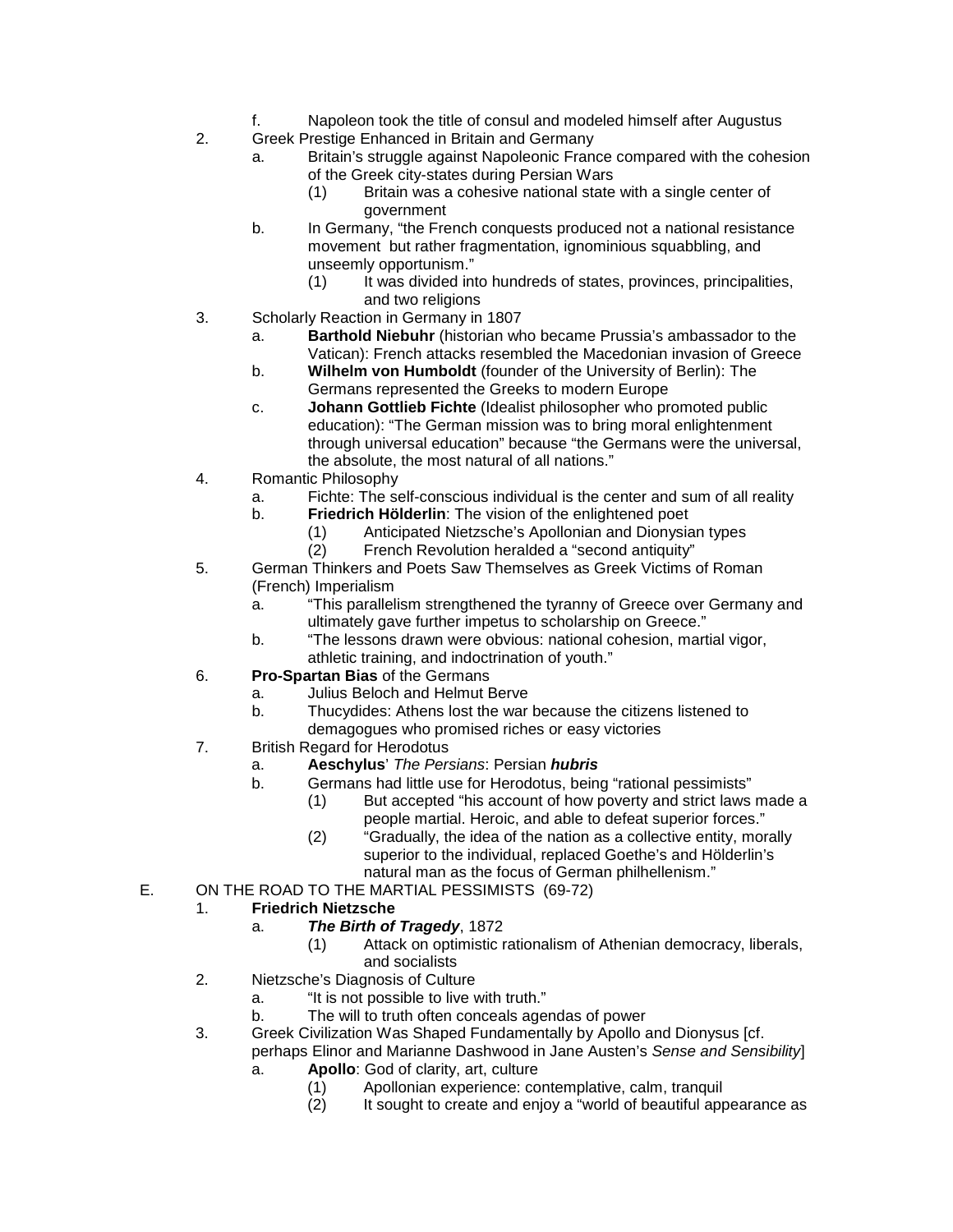a release from [the struggle of] becoming."

- b. **Dionysus**: God of ecstasy, abandon, and primal nature
	- (1) "The Dionysiac expressed the pain of becoming 'actively, with subjective feeling, as the raging lust of the creator, who also knows the fury of the destroyer.'"
- 4. Dionysian Element Found in the Ecstatic and Orgiastic Experience of Tragedy
	- a. T. S. Eliot and Rainer Maria Rilke on the balance of the two
- b. "This beauty, inspiring awe and fear in the beholder, was, to Nietzsche %, the necessary core of art."<br>5. Nietzsche's Program
- Nietzsche's Program
	- a. Focus on **cathartic relief**: *catharsis*=cleansing, purging, purifying
- 6. *Birth of Tragedy* Was Reactionary as History
	- a. It retained a Magic Moment view of the Greeks even as philologists and archeologists were analyzing the surviving evidence
- F. ULRICH VON WILAMOWITZ-MOELLENDORF'S REBUTTAL (72-74)
	- 1. His Background
	- 2. His 1872 Attack on Nietzsche's *Birth of Tragedy*
	- 3. His Final Work Was a Paradoxical Mixture of Scholarship and Faith
	- 4. Apogee of the Tyranny of Greece over Europe Prior to WWI
		- a. But it was just then that Spengler launched the first serious blow against the idea of the West as the child of Greece

#### G. **OSWALD SPENGLER** (74-76)

# 1. *Decline of the West*

- Rejection of the Cult of Greece
	- a. Decline of Greece began with the Peloponnesian War
- 3. Greeks Were Illiterate for Much of Their Early History
	- a. but western culture is inconceivable without writing
- 4. Greek History Writing Was Also Very Different
	- a. Victorian historiography depended on accurate chronology
	- b. The Greeks had not universally recognized dating system
- 5. Spengler's Multicultural Philosophy of History
- H. GREEK *ETHOS* (76-83)

"The Grand Narrative saw the Greeks as founders of democracy and . . . of the individualist morality and ethical teachings of the West."

- 1. West's Ethic of Compassion (represented by Hölderlin and **George Grote**)
	- a. Whether the Greeks had such an ethic: **Hector and Andromache**
		- (1) Hector's pity limited by the *arête* of his warrior's pride
			- (2) Contrast with Christian ethical views
			- (3) Greek view: "Fame and honor were the only things that the gods could never take away from a man."
	- b. Another Illustration: **Priam and Achilles**
		- (1) Shame (*aideisthai*) and Pity (*eleeinai*)
		- (2) "When Achilles 'knew himself,' he realized that he was risking divine wrath by venting his rage on Hector's body, and relented."
- 3. "Pity and **Compassion,** to the Greeks, Were Comprehensible Only if They Served Pride and the Drive for Fame."
	- a. Gratuitous pity seen as a defect of character
		- (1) **Tacitus** condemned the Jewish teaching that **infanticide and abortion** were sinful as a 'sinister and revolting' doctrine."
- 4. The Question of Pity Marks a Religious Difference: Christian/Liberal vs. Greek
	- a. Christian: God loves his human creatures and wants them to be saved
		- (1) Christian/liberal belief in justice and in the value of human life
	- b. Greek gods were "indifferent to the fate of human beings, whom they had not created."
		- (1) "The **purpose of life** was to seek glory while not offending the gods" [which leads to **nemesis**]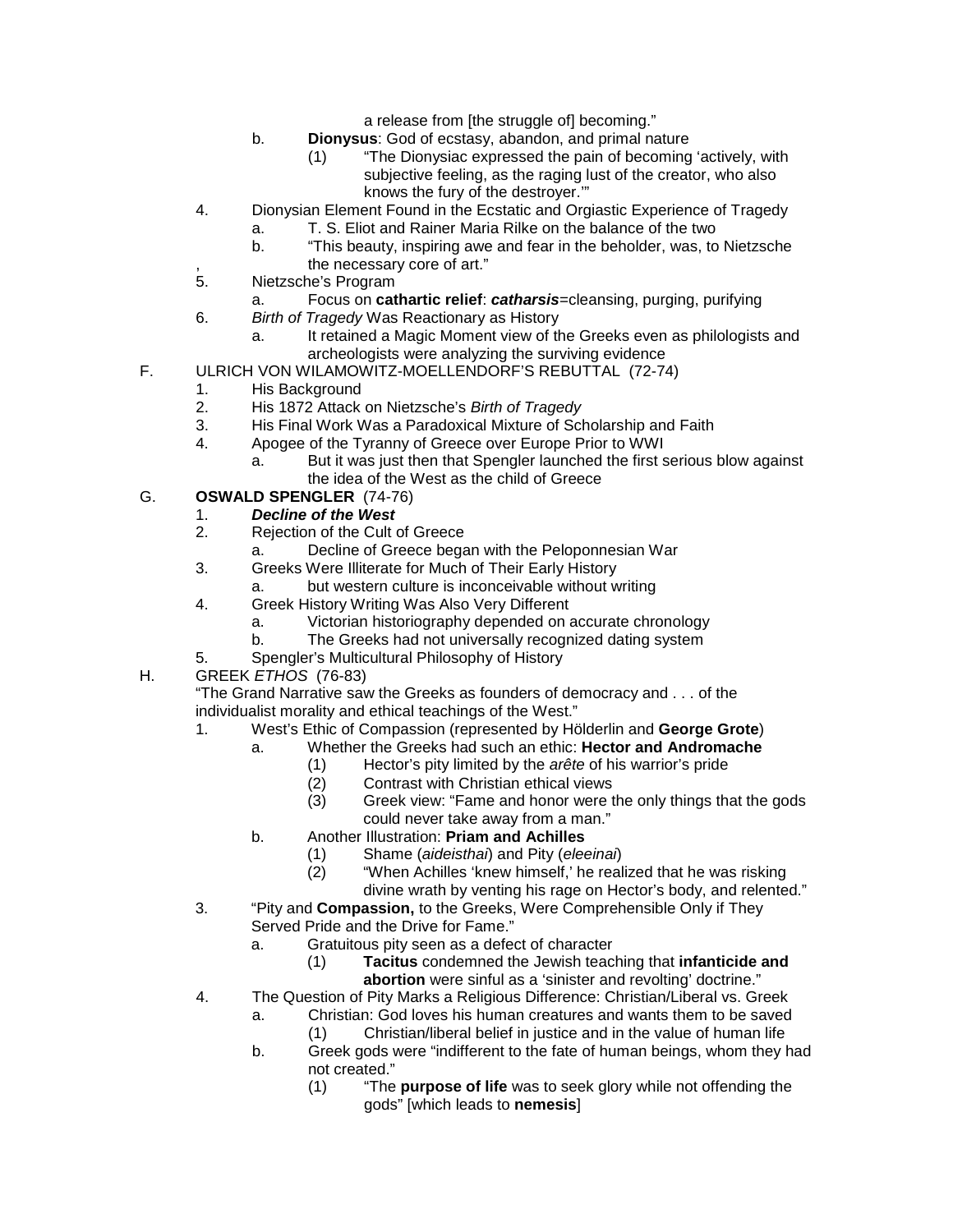- (2) **Tacitus**: "The gods care not for our safety, but for our punishment."
- 5. Human Crime and Divine Punishment
	- a. The Greatest Crimes Were Violations of the Divine Order of Nature:
		- Killing Your Relatives, Incest, Breaking Oaths, Betrayal
			- (1) "In the famous cases of legend, the perpetrator either did not know he was committing a crime or had no choice." [René Girard cites "mimetic desire" and "scapegoating"
		- (2) An example of the first was King **Oedipus**
		- (3) An example of the second was **Agamemnon** [part of the larger curse of the house of Pelops]
- 6. Hector and Agamemnon Demonstrated the Fundamental Difference Between Ancient Religion and the Religion of the Old West: Christianity
	- a. "The Greeks were obliged to obey the gods and accept fate, but the gods had no responsibility in return." [By contrast, covenants between God and men lay at the heart of the Bible].
	- b. "The purpose of self-knowledge was to remember that you were mortal and to avoid the confidence or arrogance (*hubris*) of excessive pride in your skill or good fortune. The man who forgot himself provoked the goads and brought down their vengeance [*nemesis*]."
	- c. "These **cosmic rules** were not made up by the gods but were part of the impersonal structure of the universe, of necessity (*anangke*), fate (*moira*), or destiny (*heimarmene*)."
	- d. "A Greek prayer rested not on divine promises, for the goads made none, but on the hope of catching a god's favorable attention at the right moment."
- 7. The Western Idea of Religion Remained Christian Even in the Era of **Secularization**

#### a. Man fell from grace; God provided the means of redemption

- I. GEORGE GROTE (83-86)
	- 1. The Progressive Cult of Greece: Grote's *History of Greece*
	- 2. German and English Visions of Greece Contrasted
		- a. Germany: Apolitical, aesthetic vision of beauty remote from the real world [*Idealism* or Transcendentalism]
		- b. England: "To the progressive philhellenists, the Greek essence of the West was democracy."
	- 3. Geopolitics, Liberalism, and Good Fortune Permitted a Golden Vision of Greece as the Birthplace of Democracy and a Model for Further Reform [the Greek war for independence in the 1820s captured the imagination of much of Europe]
		- a. **John Stuart Mill**, the founder of modern or reform liberalism: **Battle of Marathon**
		- b. Victorian system of elite education established on philhellenism
	- 4. Later German Pessimists, Such as Oswald Spengler, Concluded that Greece Was an Irrelevant or Dangerous Model
		- a. Greek democracy sapped the martial vigor of the nation
		- b. Greek culture concealed irrational, violent depths
	- 5. Survival of Britain Due to Its Insularity
		- a. In the British view, it was due to their invincible patriotism, inventiveness, self-reliance, and craftsmanship
		- b. The rediscovery of the Greeks was added to this cultural mix
	- 6. **George Grote**: Banker, co-founder of the University of London, Benthamite,
		- promoter of the Reform Act of 1832
	- 7. Victorian View of Greece
- J. SOCRATIC INDIVIDUALISM (86-91)
	- 1. **Benjamin Constant**, 1819: Modern Liberty Marks a Genuine Advance
		- a. 18C Quarrel of the Ancients and the Moderns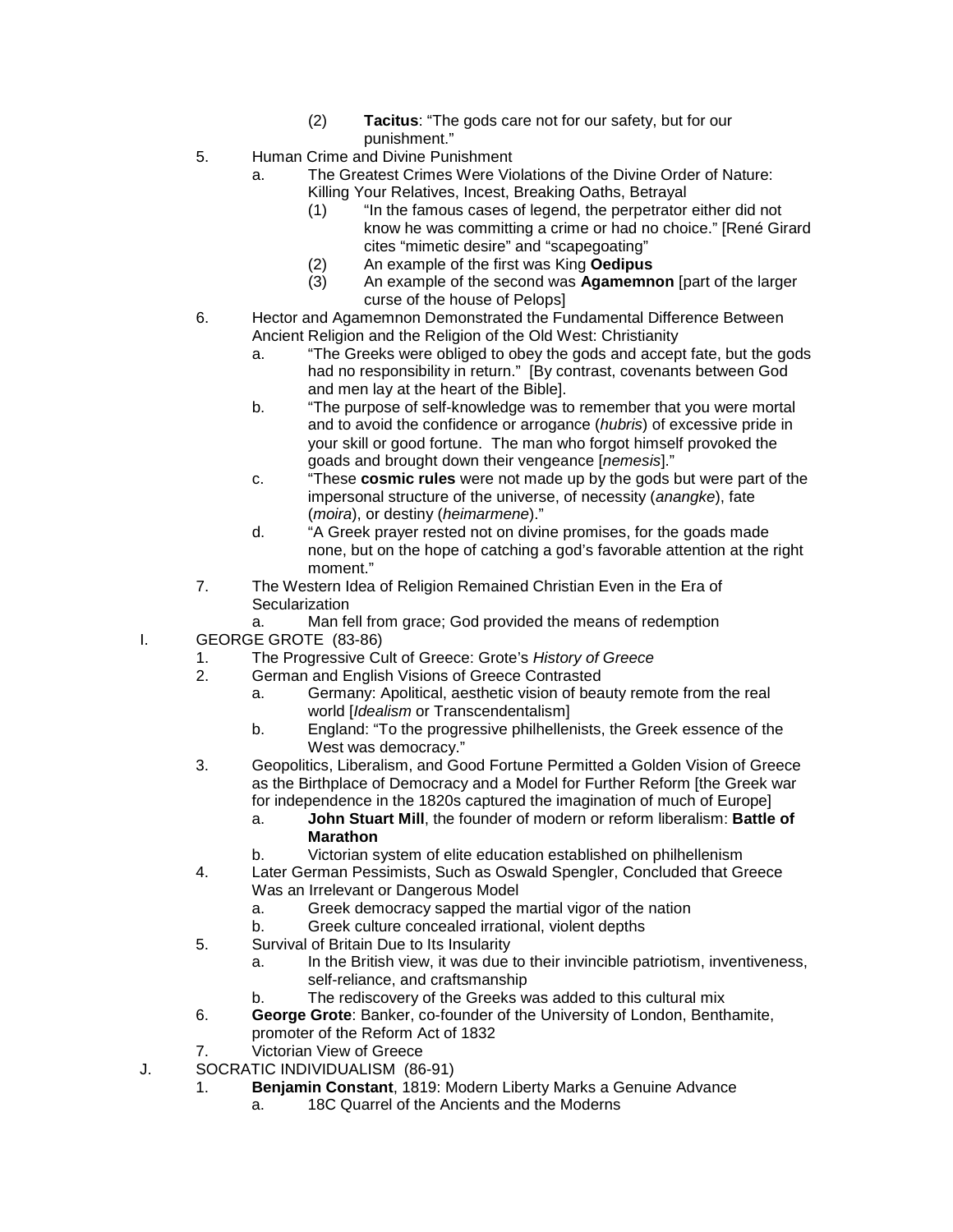- b. Moderns fatally undermined the prestige of the West's Christian past
- c. Constant launched a new attack against the ancients
- 2. Greek Liberty
	- a. Rights of individuals were unknown: "The ancient Greeks defined liberty as the right to participate in government, not as the right to choose and pursue your own private goals."

#### 3. **Trial of Socrates**

- a. Blasphemy Charge: He struck at the legitimacy of the city
- b. His Uselessness: He did not share in the political life
- c. Athenians wanted him ostracized, not dead
- d. His role as "gadfly"
- e. Verdict
- 4. Socrates' Trial and Death: One of the Defining Moments of the West
	- a. He single-handedly created moral philosophy and was the first known example of a radical methodological and moral individualist

#### **5. Peloponnesian War**

- a. Disaster of the Sicilian expedition
- b. Thirty Tyrants and their association with Socrates
- c. Restoration of the democracy
- 6. Populist Backlash
	- a. Socrates' fate "showed that democratic societies . . . were perhaps not the safest places to offend popular sentiment."
- 7. **I. F. Stone**'s *The Trial of Socrates*
	- a. Nature of **Virtue**: Does it come from character (Aristotle and the democratic theorists) or a superior form of knowledge available only to the few (the antidemocrats Socrates and Plato)?
	- b. Two modern Socratic Thinkers, Kierkegaard and Nietzsche, were both "Old Westerners dismayed by the superficial, leveling. trivializing forces of the New West."
- 8. Illiberality of Socratic Individualism: How individual freedom is defined depends on how members of the culture define human nature
- K. PIERRE MANENT ON THE MODERN WESTERN OR LIBERAL PERSONALITY (91-93)
	- 1. **Pierre Manent**: Paradox of the Modern Western or Liberal Personality
		- a. Dogmatic, absolute belief in freedom and autonomy, and hence in democracy and human rights
		- b. Modern political philosophy tends to deny absolutes and the existence of human nature
		- c. "Democracy was the form of politics, social interaction, and personal behavior most compatible with the claim that there was no such thing as human nature."
	- 2. **Purpose of Political Society**: Modern vs. Ancient Greek View
		- a. "In democratic theory, individuals pursuing their own goods jointly produced and protected the liberty of all."
		- b. Greek view: "Political society was an arena of competition;" its purpose "was not to protect individual desires, but to find and maintain the just balance between the goods and the goals sought by the incompatible desires of varying excellences."

#### 3. **Primary Political Virtue**

- a. Ancient Greece: "**Magnaminity** [great-heartedness] was ambition, skill, constancy, courage, and moderation rolled into one – the mark of the superior man."
- b. Western Democratic modernity: "**Collaboration** . . . required . . . the humility to recognize that achievement rested on interdependence."
- 4. The Difference Can Be Traced to the **Influence of Christianity**
	- a. Desire, conscience, and will must be instructed by faith and humility
	- b. The Christian teaching of original sin made modern democracy possible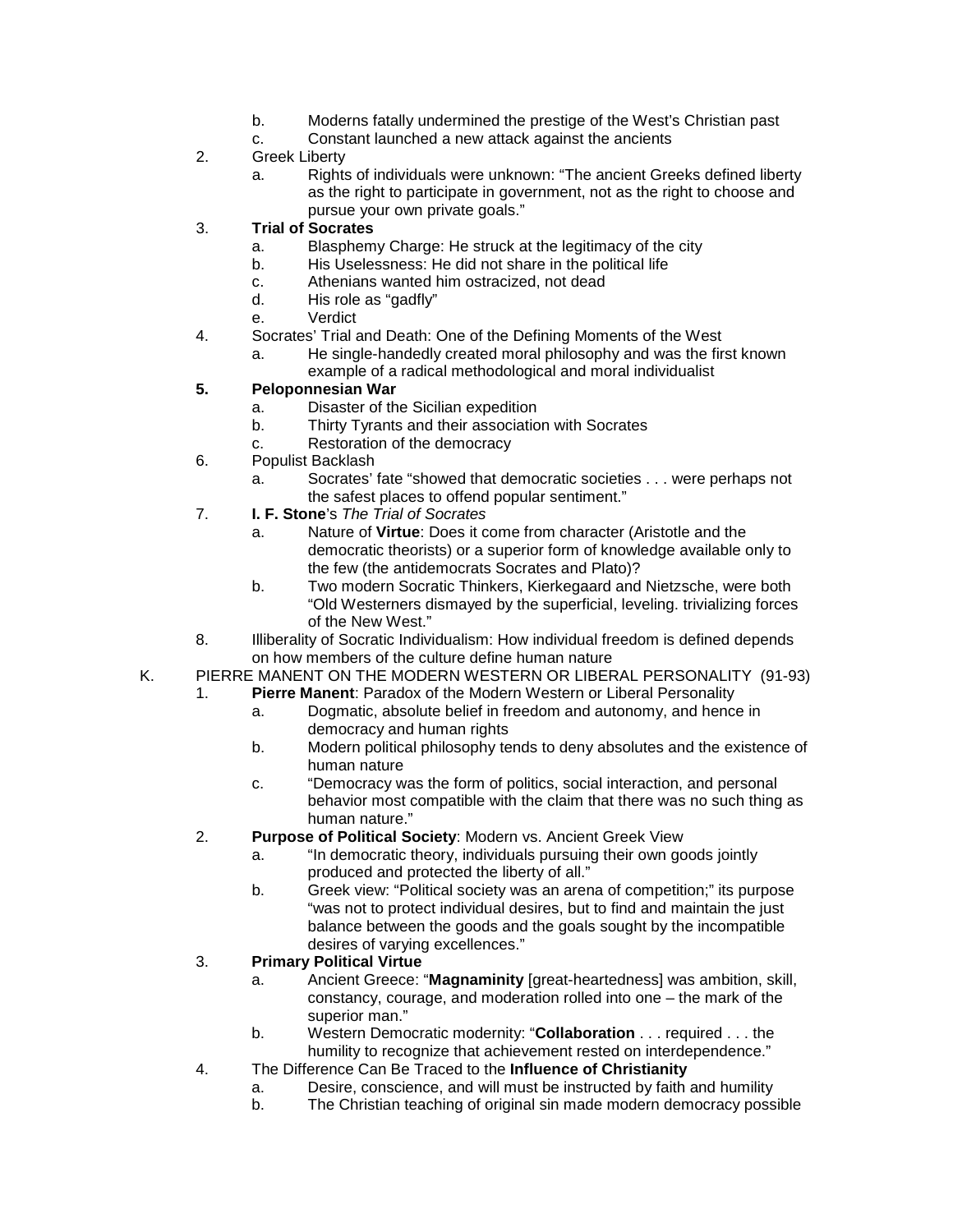- c. "The democratic pursuit of individual autonomy needed the balance of humility if it was not to degenerate into anarchy or the rule of some ideology."
- L. CRITIQUE OF THE CULT OF GREECE: A SUMMATION (93-94)
	- 1. Superior Methods said to Originate with the Greeks
	- 2. Realities of Ancient Greece and the Independent Reality of Western Civilization Were Both Obscured
	- 3. Question of the Nature of the Connection between Them
		- a. For the West to emerge, Greece had to die
		- Critics altogether dismissed the Western heritage as wholly bad
		- c. The reconstructed optimist narrative of the 1990s was future-oriented and had little historical depth
	- 4. Summary

#### **Review**

| Homer                              | Thales                        | Socrates                  |
|------------------------------------|-------------------------------|---------------------------|
| Herodotus                          | Demaratus on arête            | Thucydides                |
| <b>Funeral Oration of Pericles</b> | philhellenism                 | Stoicism                  |
| Plutarch                           | Marsilio Ficino               | J. W. von Goethe          |
| J. J. Winckelmann                  | doctrines of art appreciation | classicism                |
| <b>B.</b> Niebuhr                  | W. von Humboldt               | J. G. Fichte              |
| F. Hölderlin                       | pro-Spartan bias              | hubris of the Persians    |
| Aeschylus                          | <b>Friedrich Nietzsche</b>    | The Birth of Tragedy      |
| Apollo and Dionysus                | <b>Oswald Spengler</b>        | Decline of the West       |
| <b>Hector and Andromache</b>       | Achilles and Priam            | infanticide and abortion  |
| purpose of life                    | Oedipus                       | Agamemnon                 |
| John Stuart Mill                   | George Grote                  | Benjamin Constant         |
| Peloponnesian War                  | I. F. Stone                   | <b>Pierre Manent</b>      |
| purpose of political society       | primary political virtue      | influence of Christianity |

## **CHAPTER THREE: THE BURDEN OF ROME**

#### **Outline**

- A. THE ROMAN LEGACY (95-99)
	- 1. Cleopatra's Triumphal Visit to Rome<br>2. **Battle of Actium**: Another Symbolic
		- 2. **Battle of Actium**: Another Symbolic Instance (cf. Herodotus's *The Persian Wars*) of the Struggle of the West Against the East, Liberty vs. Despotism
			- a. Not until Roman times did "the polarity of West and East" begin "taking on a sustained geopolitical significance that never since entirely faded from view."
			- b. Geopolitical Importance: It was a major ideological building block of the East-West divide, a defense of Roman laws, and an affirmation of the Roman ethic of parsimony
	- 3. **Three Accomplishments** (Elements of the Roman Legacy)
		- a. Establishing the East-West line or boundary: The **Roman** *limes*
		- Westernizing the Greeks
		- c. Creating her own myth of empire
	- 4. Despite Its Origins in the Romantic Cult of Greece, the Narrative Was Mainly an American Invention
		- a. When mass education was later introduced to Germany, conservative scholarship was purged in favor of a pan-Western outlook, which meshed well with French cult of Rome
		- b. This new continental Grand Narrative found an incarnation in the European Common Market and the later European Union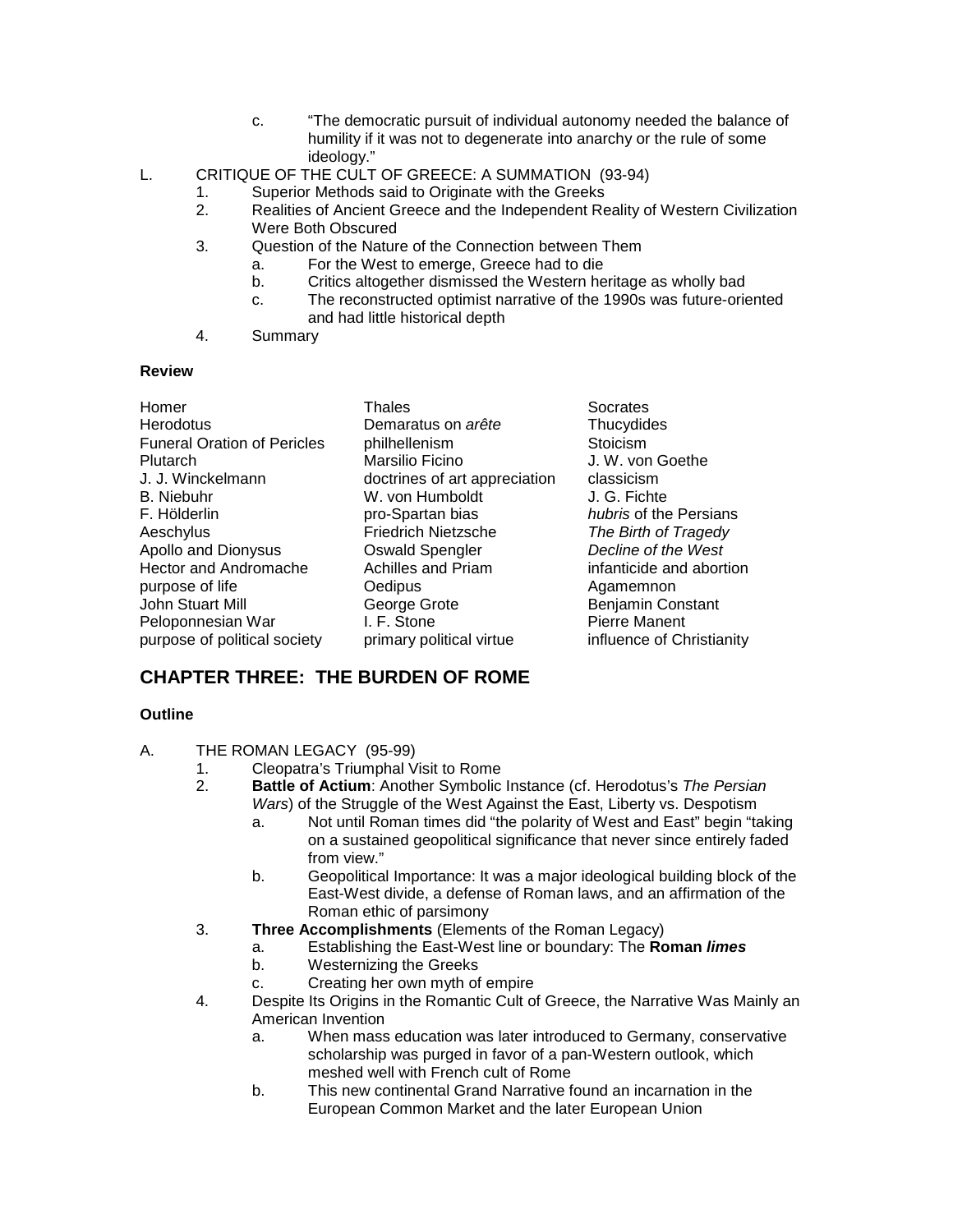- 5. Character of the Continental Narrative [see the above Three Accomplishments]
- 6. Issue of Greek vs. Roman Roots
- 7. Implications of a Roman Starting Point for the West<br>8. Grand Narrative View: Rome Was Original Only in D
- 8. Grand Narrative View: Rome Was Original Only in Developing Tools of Power
- a. Rome seen as a transmission belt
- 9. The Romans Established a Civilization around the Entire Mediterranean Shore
	- a. The culture survived the retreat of organized imperial administration and climbed back up the gradient of civilization
- 10. Rome was an Active Element in the Late Classical Period's Cultural Synthesis B. ROMAN HISTORY (99-105)
	- - 1. Peculiarities of Roman History
			- a. It was a long story
			- b. *Libertas* (Roman idea of freedom): early monarchy vs. the oligarchic Republic bound by the rule of law
		- 2. **Tacitus**: His long view in terms of centuries
			- a. Two odd features of Roman historical writing: the lengthy of the time

involved and the hatred of kings (*libertas* meant freedom from monarchy)

- 3. *Libertas*: Aristocratic Freedom
	- a. Freedom of a social/cultural elite not to bow to the authority of one man
	- b. **Alexis de Tocqueville**: Democratic freedom might easily slide into conformity; aristocratic *libertas* is the best defense against tyranny
- 4. Traditional Republican Values
	- a. **Livy**'s stories of early Rome
	- b. Liberal History Lesson: The cause of the Fall of Rome was the tyranny of the empire and the dishonesty, hypocrisy, and corruption it generated
- 5. Most Important Legend of Early Roman History: Story of the Fall of the Monarchy
	- a. Contributions of the Good Kings
	- b. **Tarquin Superbus** (the Proud)
		- (1) Forced labor on the sewers
		- $(2)$  Portent and visit to the Delphic oracle  $(3)$  Rape of Lucretia
		- (3) Rape of **Lucretia**
		- (4) Coup led by **Lucius Junius Brutus**
		- (5) Brutus exercises the *patria potestas* after his sons turn traitor
		- Tarquin defeated after Brutus is slain
		- (7) **Horatius** held the bridge until the enemy could be defeated
- **6. Republican Virtue**
	- a. **Niccolò Macchiavelli**: *virtù* [manliness]
	- b. Exaltation of the civic virtue of early Rome
- 7. Thomas **Lord Macaulay**: *Lays of Ancient Rome*
- 8. Roman Ideals: Chastity, Pride, Inflexible Justice, Aristocratic Freedom, Modesty, Noble Simplicity
- 9. Legend of **Cincinnatus**
- 10. Grand Narrative's Disapproval of Aristocratic Values and Devaluation of These Stories
- C. MODERN HISTORIOGRAPHY (105-07)
	- 1. **Barthold Niebuhr**: Rules of conduct for writing about ancient history
	- 2. Critical Methods: Niebuhr and Theodor Mommsen<br>3. Rejection of the Stories of the Kings
	- 3. Rejection of the Stories of the Kings
	- 4. Impact of Archeology
	- 5. Scepticism and the impact of two waves
- D. BATTLE OVER ROME AND ITS SIGNIFICANCE (107-13)
	- 1. Eusebius: providential timing of the rise of Christianity
	- 2. French Revolution's Roman Models
		- (1) **Jacques-Louis David**
	- 3. Britain and Germany: Roman model was suspect
	- 4. Second Classic 19C Work of Ancient History after Grote's *History of Greece*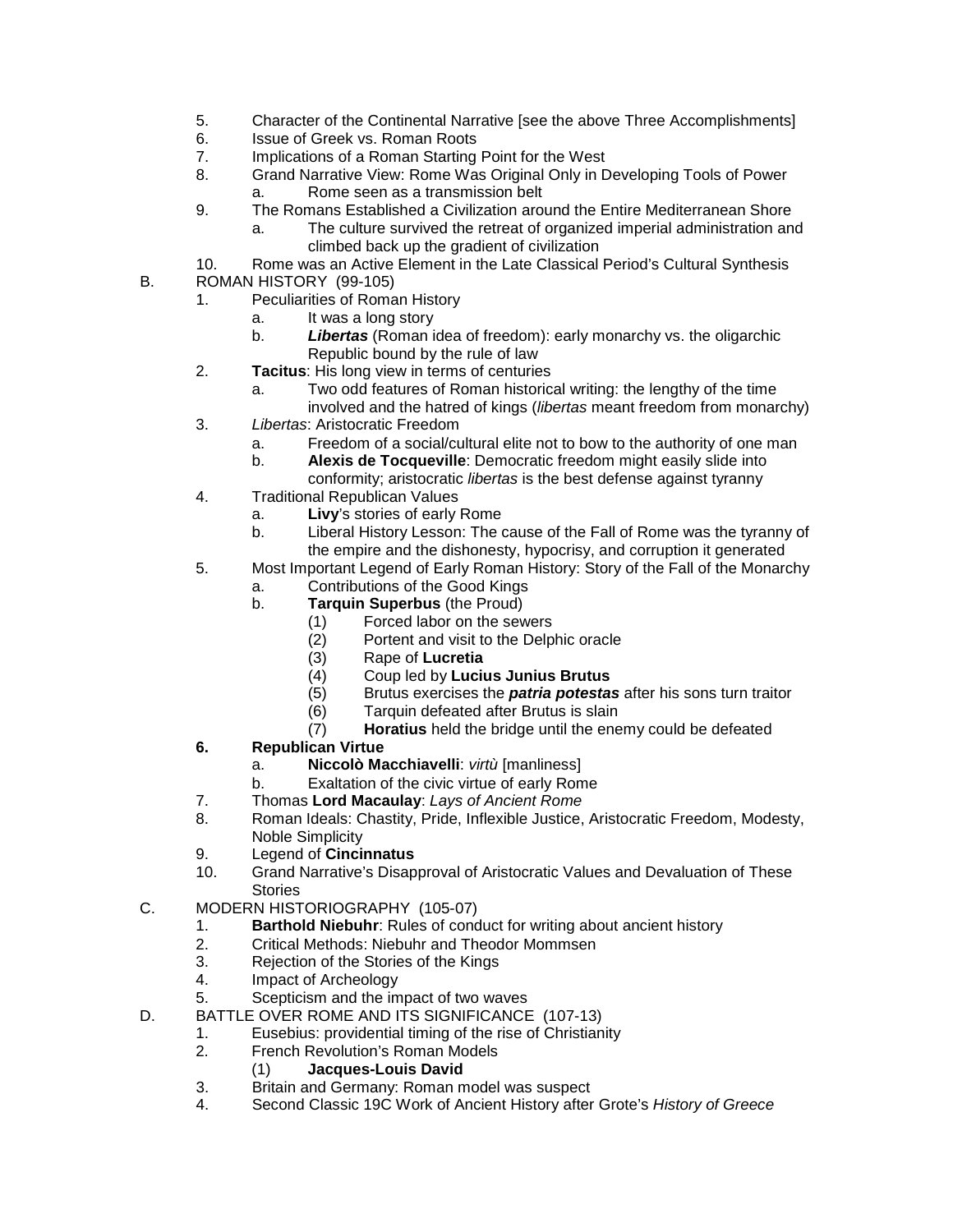- a. **Theodor Mommsen**'s *Roman History*
- b. Rome's great contribution: the idea of the West
- 5. **Ernest Barker**: Progressive Liberal
	- a. Justification of Rome in *The Legacy of Rome*
		- (1) Universal Reason of the **Stoics**: "All men are by nature equal"
		- (2) Stoic ideal of social life: ordered communities<br>(3) Devaluation of political activity
		- Devaluation of political activity
		- (4) Stoic elite eventually came to be reconciled to the empire
	- b. Christianity's "fatal" replacement of Stoicism's secular faith
- 6. **Eric Dodds**'s *The Greeks and the Irrational*
	- a. Analysis of *The Bacchae* by **Euripides**
	- 3C's Age of Anxiety depicted in Freudian terms as a collective neurosis a. Dodds drew parallels between 3C "religious paranoia" and 20C
- 7. Impossible 4C Dilemma for Those Who Wished to Uphold the Roman Empire
	- a. Stoicism commanded little allegiance as a religion
		- b. The emperors turned to Christianity to hold together the empire's religious unity [religion=binding together], but its adherents did not consider imperial order as their highest goal
- 8. Struggle Between the Western and Eastern Elements
	- a. Barker and others blamed Eastern doctrines and influences
		- (1) Rome's only contribution to the idea of the West was in its early republican phase, when the old Roman virtues of thrift, honor, and loyalty survived
- 9. Rebuttal by **Fergus Millar** in *The Roman Near East*
	- a. The culture of the Eastern Mediterranean was a direct continuation of the Hellenistic culture
		- (1) Roman imperial power became the framework within which society and culture flourished
- 10. **Mommsen**'s Tradition of Liberal History-Writing
- E. THE GRAND NARRATIVE AND ITS DEFICIENCIES (113-14)<br>1. Roman Adaptations
	- 1. Roman Adaptations
		- a. East-West line shifted to the Adriatic and middle Danube
	- 2. A Second Legend: Romans as Empire-Builders
		- a. Catholic Europe: Myth of Rome as a promise of law, order, and piety
	- 3. The Grand Narrative Downplayed the Role of the Romans
		- a. Cult of Greece adopted, forgetting how the Greeks came to be Western
		- b. Myth of Rome's rustic innocence
	- 4. Collapse of the Grand Narrative Left the Cult of Greece Untouched
		- a. "The entire Roman design of a geopolitically Westernized Greco-Roman culture was only one half of the foundation of the West. The other half was the synthesis of that culture with Christianity." [cf. Sorokin]
	- 5. The Romans, in the Grand Narrative, Abhorred Innovation
	- a. Virtue was the virtue of the past: *mos maiorum* [way of the ancestors]
- F. ROMAN EMPIRE (114-17)
	- 1. Themes of *Patria Potestas* and Filial Loyalty [Piety]
	- Magic Moments: Stories of Duty and Tradition
		- a. Law and Empire were the most notable Roman contributions
	- 3. Empire Grew Out of the Inveterate Tendency of the Romans to Seek Security through Control
	- 4. Gallic Raids, 386 BC
		- a. Acquisition of Cisalpine Gaul, 222 BC; road-building followed
		- b. Transalpine Gaul was added in 122 BC to secure Cisalpine Gaul
		- c. Iberia was seen as a potential threat after the Second Punic War
		- d. Spain conquered but Massilia left unprotected against raids from interior
		- e. Gaul proper was secured by Julius Caesar: *The Gallic Wars*
		- f. Augustus turned his attention to the Germans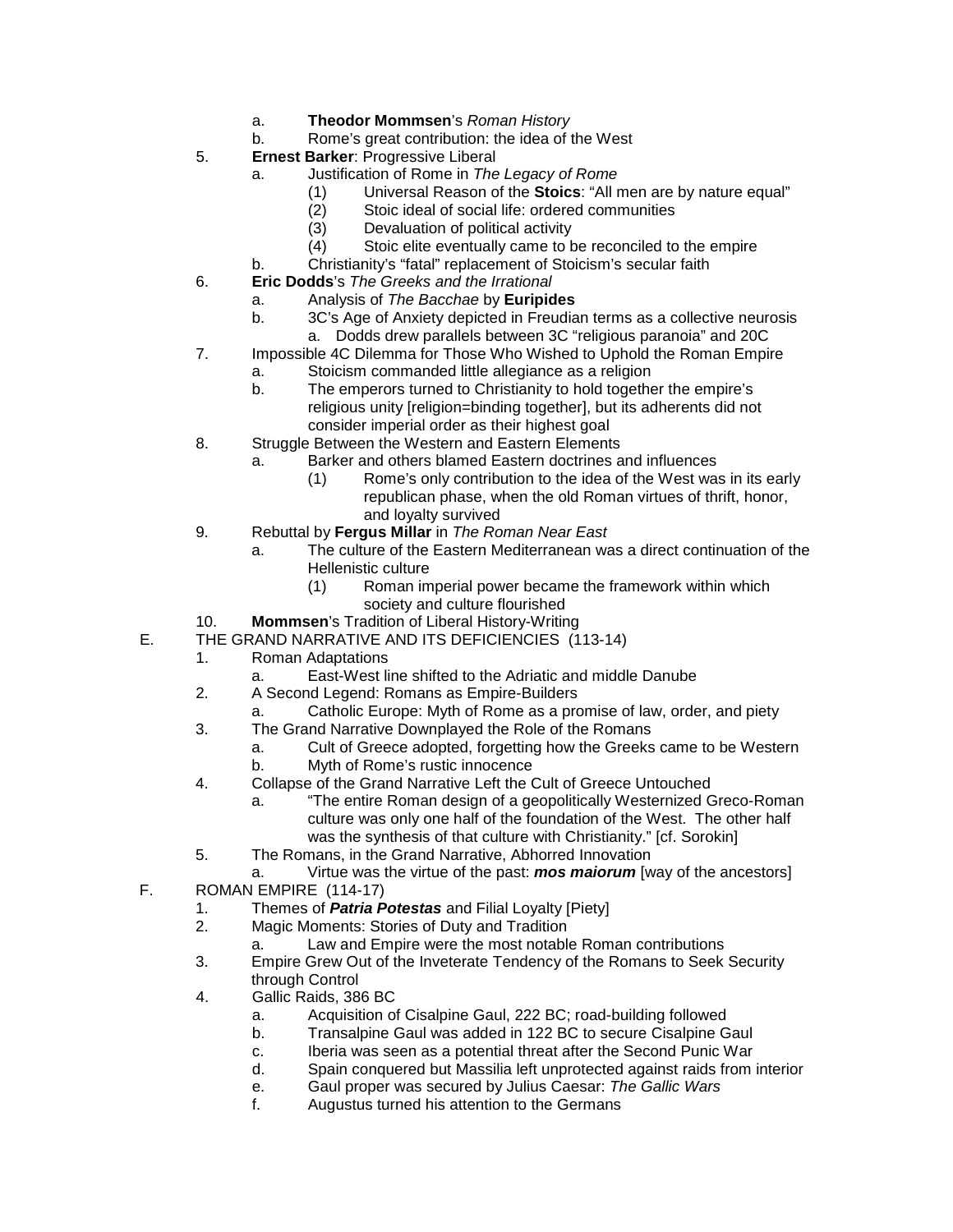- 5. **Arminius** Destroyed Three Roman Legions, 9 AD
- 6. Roman Borders Became Fixed, 50-270 AD; Flow Then Began to Reverse
	- a. Germans began occupying Roman territory by the late 4C; the capital was shifted to Constantinople in 324 AD
- 7. The Empire Was Presented as a Restoration of the Republic
	- Augustus was called the **princeps**: the first citizen
	- b. Thus monarchy was introduced in the name of the republic
- G. LIBERAL VS. RADICAL VERSIONS OF THE NARRATIVE (117-19)
	- 1. Rome Treated as Secondary
		- a. Latin language regarded as less expressive
		- b. Greek achievements were seen as "possessions for ever"
		- 2. Rome Defined Largely by War and Power<br>3 Grand Narrative Offered Two Different Per
		- Grand Narrative Offered Two Different Perspectives
			- a. Condescending view of Rome as crude and rustic, virtuous, and fundamentally well intentioned
			- b. Left-wing view sees Rome as a destructive conqueror: *e.g.*, the novel and 1960 film *Spartacus*
				- (1) Evidence of slaves was accepted in law only if it had been extracted by torture
				- (2) Modern appeal of Spartacus's tragic grandeur
- H. NEW SYNTHESIS ON EARLY ROME (119-26)

Contributions of Rome as noted by key figures in literary and archeological revisionism: **Arnaldo Momigliano**, and his pupils Peter Brown and Timothy Cornell

#### 1. **East-West Distinction**

#### a. **Norman Davies**

- b. George Grote: Idea of the West originated after the Persian Wars with the line set at the **Hellespont** (inc. the Bosporus and Dardanelles)
	- (1) Roman contribution was to shift it westward to the Adriatic, thus excluding Greece
	-
- c. Idea of Europe: legend of Europa<br>d. Herodotus's uses of "Europe" Herodotus's uses of "Europe"
- e. Theopompus

#### 2. **Westernization of Greek Culture**

- a. Roman task was to preserve the best of Greece while maintaining a strict vigilance against the threat of eastern decadence
- b. Threat of the East embodied in Cleopatra
- c. Caracalla and Geta, Diocletian's Tetrarchy,
- d. Europe as Middle-Earth: Aurelian's defeat of Tetricus and Zenobia
- e. End of the western empire, 476 AD
- 3. Image of Rome as the Bringer of Order, Empire, and Civilization
	- a. The living legacy: names for political practices and institutions,
		- b. Dream of European unity: Holy Roman Empire, European Union
		- c. The idea of Rome survived in the Roman Catholic Church
		- d. Rome as a subject and model of elite education: Latin language
		- e. Paul's Roman citizenship permitted him to spread Christianity<br>f Two sides of the debate on Rome
		- Two sides of the debate on Rome
			- (1) Anglo-American liberals with their Christian-inspired, postimperial guilt
			- (2) French and Italians for whom Rome is their history
- 4. Two Different Narratives: A Summary
	- a. Continental: Synthesis of Rome, Christianity, and modern social democracy
- b. Liberal: Synthesis of Greece, the Renaissance, and individualism
- I. THE BURDEN OF ROME: A SUMMATION (126-28)
	- 1. Romans Separated Freedom from Equality
	- 2. East-West Dilemma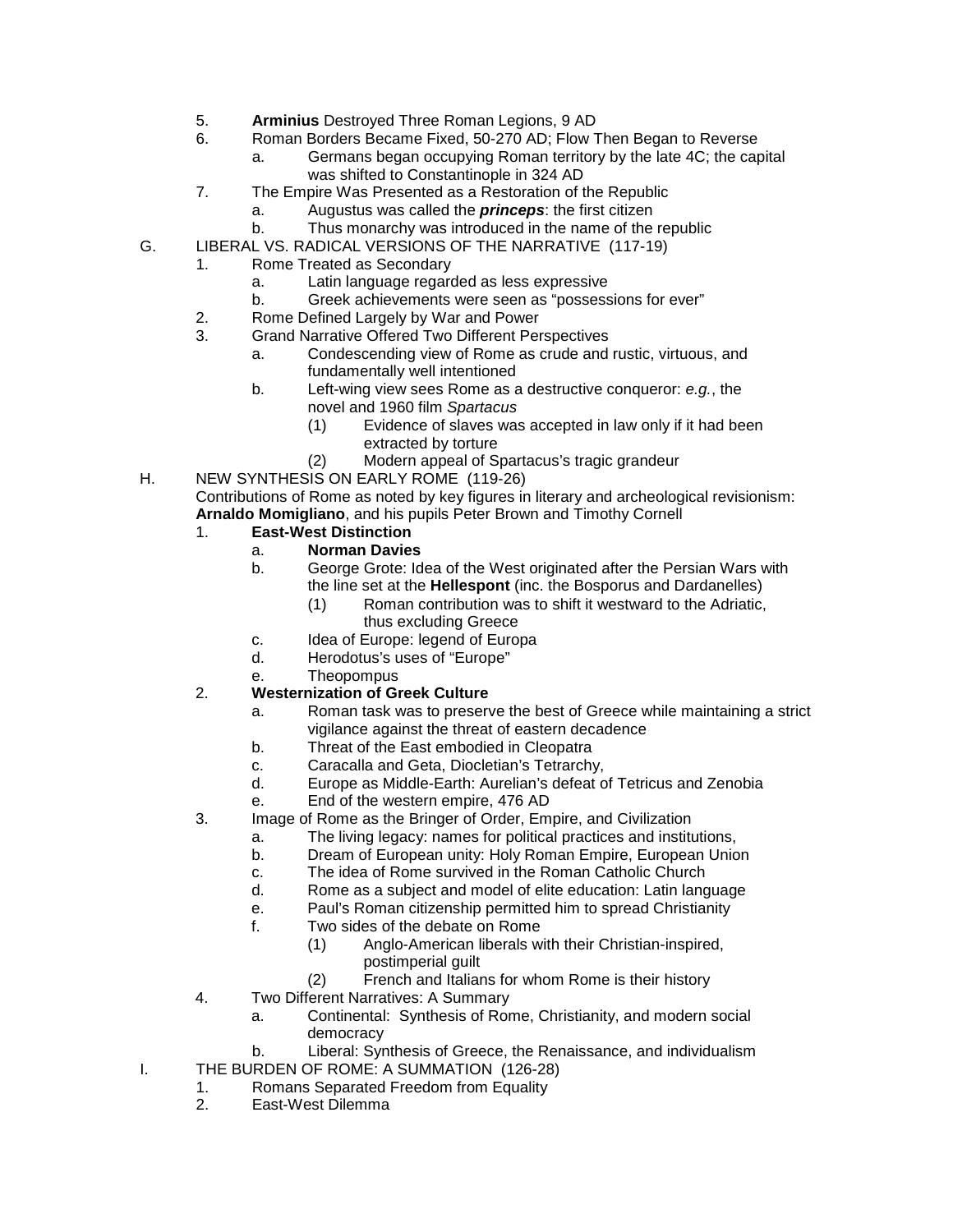- a. The empire was limited in reality to a specific geographical space
	- (1) Geopolitical and geocultural ambiguity: image of virtuous but barbaric Rome vs. cultured but dangerous East
- 3. Constantine's Decision
	- a. Empire recentered its geopolitical base on Constantinople
- 4. Christianity
	- a. The bishop of Rome did not move, thus saving the West
	- b. The religious power moved west as Roman political power moved east
		- (1) Roman imperial power survived in the Byzantine empire<br>(2) In the marginal zone of the geographical West that the le
			- In the marginal zone of the geographical West that the legacy of Rome joined with Christianity and the barbarians to produce the synthesis of the Old West
- 5. Question of Why Rome Fell

#### **Review**

| <b>Battle of Actium</b> | three accomplishments  | libertas                |
|-------------------------|------------------------|-------------------------|
| Tacitus                 | Alexis de Tocqueville  | Livy                    |
| <b>Tarquin Superbus</b> | Lucretia               | Lucius Junius Brutus    |
| Horatius                | republican virtue      | Niccolò Machiavelli     |
| Lord Macaulay           | Cincinnatus            | <b>Barthold Niebuhr</b> |
| Jacques-Louis David     | <b>Theodor Mommsen</b> | <b>Ernest Barker</b>    |
| Eric Dodds              | Euripides              | <b>Fergus Millar</b>    |
| mos maiorum             | patria potestas        | Arminius                |
| princeps                | Arnaldo Momigliano     | east-west distinction   |
| Norman Davies           | Hellespont             | the two narratives      |

# **CHAPTER FOUR: CHRISTIANITY AND THE FALL OF ROME**

#### **Outline**

#### A. IMPERAL ROME IN THE POPULAR IMAGINATION (129-35)

1. Samuel Bronston's *The Fall of the Roman Empire*

- a. Will Durant
- b. Views of Marcus Aurelius and Commodus
- c. Film's Stoic and humanitarian moralism
- Message: Imperial power, arrogance, low cunning, greed, and violent disregard of alien cultures go together
- e. Remedy: A great, world-bestriding power should offer the world's diverse peoples a Stoic commonwealth of responsible freedom
- 2. Marcus Aurelius: Vision of a multicultural world community
	- a. Ideal match for the 1960s liberal political sensibility
	- b. Right-wing seems to prefer explanations in terms of foreign policy
- 3. **Peter Brown**: Rediscovery of Late Antiquity
	- a. Post-Marcus Aurelius: Formative era of the later West
	- b. Most decisive new element: Rise of Christianity to become the religion of the Roman Empire
- 4. Preconditions of the Synthesis That Produced the Old West
	- a. Christianization of the empire and the rise of late antiquity
- 5. New Religious Movements
- 6. Craving for Personal Faith: Platonist elitism was insufficient
- Cult of the Goddess Chance
- B. CHRISTIANITY AS A PERSONAL RELIGION (135-39)
	- 1. Synthesis<br>2 Christianiz
	- 2. Christianization of the Roman Empire
	- 3. Appeal to the Marginalized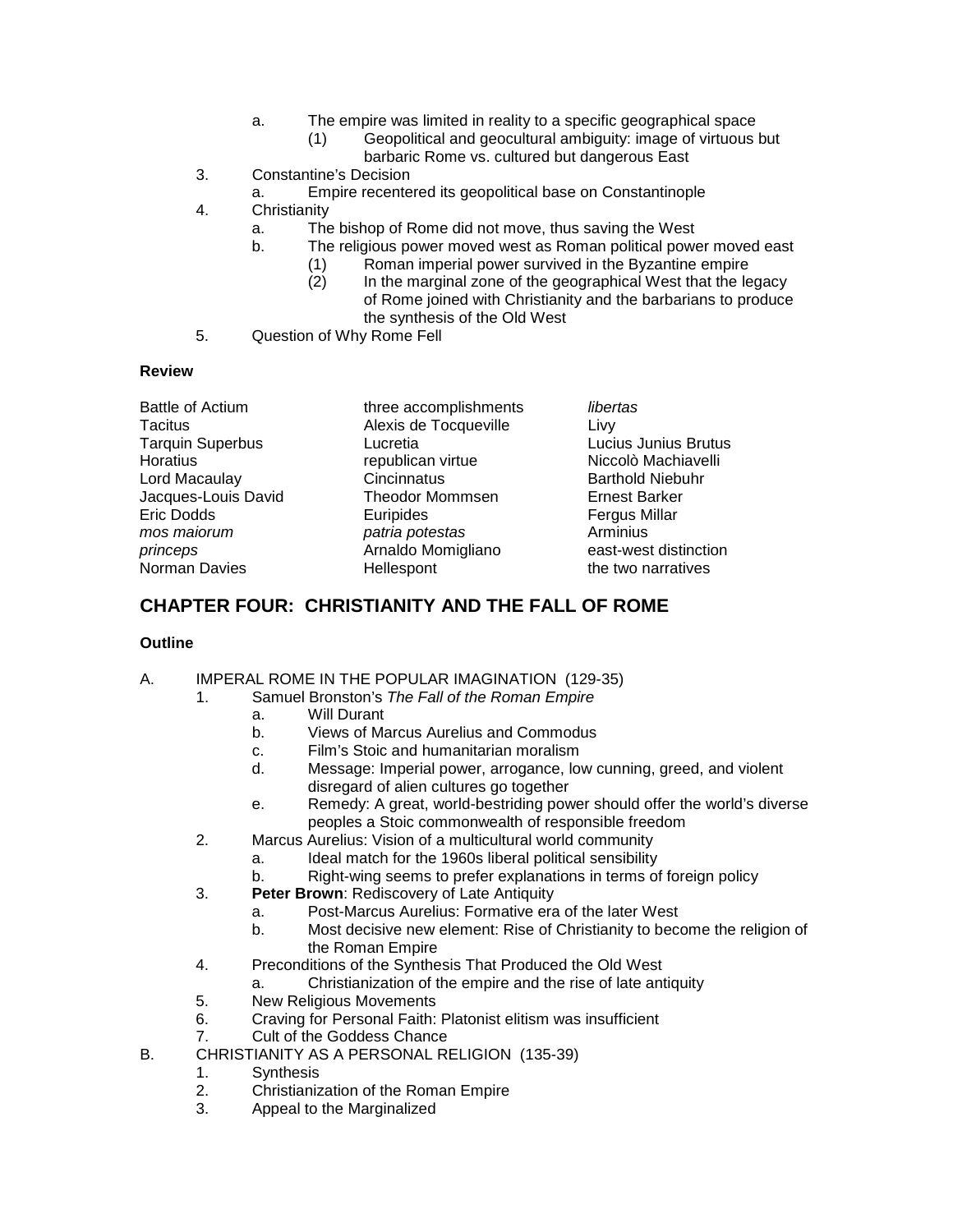- a. Tacitus: Christian view of women an abomination in Roman eyes
- b. **Arnold Toynbee**: Christians were the key element of the "internal proletariat"
- 4. Its Spread among Influential and Prominent People
	- a. Reaction against low value placed on women and children
	- b. Conversion of husbands by Christian women
	- c. Story of Perpetua and Felicitas
	- d. In early Christianity, women enjoyed a favorable sex ratio and therefore greater freedom
- 5. Changes of Values and Behavior
	- a. Ambrose vs. Theodosius, 390: Foundation of the Old West
		- (1) Massacre in Thessalonica<br>(2) Theodosius: ritual abasen
		- (2) **Theodosius**: ritual abasement and absolution at the cathedral
	- (3) First of many encounters of West's two principles of legitimacy
- C. QUESTION: HOW WERE THE RISE OF CHRISTIANITY, THE FALL OF ROME, AND THE RISE OF THE WEST RELATED? (139-43)
	- 1. Christianity and the Fall of Rome
	- 2. Reticence of the Grand Narrative
		- a. Reasons
			- (1) Its progressive bias made it uncomfortable with eras of decline<br>(2) It was secular and liberal; prejudiced against the "Dark Ages"
			- $(2)$  It was secular and liberal; prejudiced against the "Dark Ages"<br>(3) Religion as a force in human affairs did not fit liberal world vie
			- Religion as a force in human affairs did not fit liberal world view
	- 3. **Edward Gibbon**: *Decline and Fall of the Roman Empire*
		- a. Short answer: The triumph of barbarism and religion
			- b. Gibbon's two personal crises: conversion to Catholicism (and then to unbelief) and his broken engagement to Suzanne Curchod
		- c. Thereafter Gibbon confined his passions to history
		- d. Gibbon's Thesis: The strong oppress the weak in a society ruled by ambition; religion provided high-sounding reasons for policies and behavior motivated by baser passions, and discourages active virtues
- D. THE CONTINUING DEBATE (143-46)
	- 1. **André Piganiol** vs. Étienne Gautier: Was Roman civilization murdered?
		- a. The interesting point is why theories were presented, and by whom
	- 2. Idea of Western Civilization as a Synthesis of Greek Culture, Roman Order, Christianity, and a Shift of the East-West Line: Neutral Description or Argument in Opposition to a Threatening, Corrupt, or Immoral East?
		- a. **Hans Erich Stier**: East that subverted and infiltrated ("orientalization and barbarization") ancient culture, leading to "anarchistic individualism and violent selfishness"
			- (1) Christian Democratic idea of the West: A purified, Western Christianity "saved the West from the Eastern stranglehold."
		- b. **Alfons Dopsch**: German invaders did not destroy culture but maintained it and improved the standard of living of average people
	- 3. **Alexander Demandt** Catalogued 210 Explanations
	- 4. Pre-Enlightenment **Standard Explanation** for Rome's Fall: Decadence Caused By Excessive Wealth, Pride, and Luxury
		- a. **Pythagoras** and Will Durant [cf. Polybius, Ibn Khaldun's *Muqaddimah*]
	- 5. Common Element of Virtually All Accounts: Late Antiquity Was an Era of
		- a. Transition between Greco-Roman and Medieval Society
- E. THE LATE IMPERIAL PERIOD (146-50)
	- 1. Third Century
		- a. "Year of Four Emperors, 69:" Secret of empire was discovered" (Tacitus)
		- b. Second "Year," 193, Severan Dynasty (Syrian), Barracks emperors
		- c. Gothic invasion of Greece, 269
	- 2. Recovery Began in 270
		- a. Strong Emperors: Aurelian, Diocletian, Constantine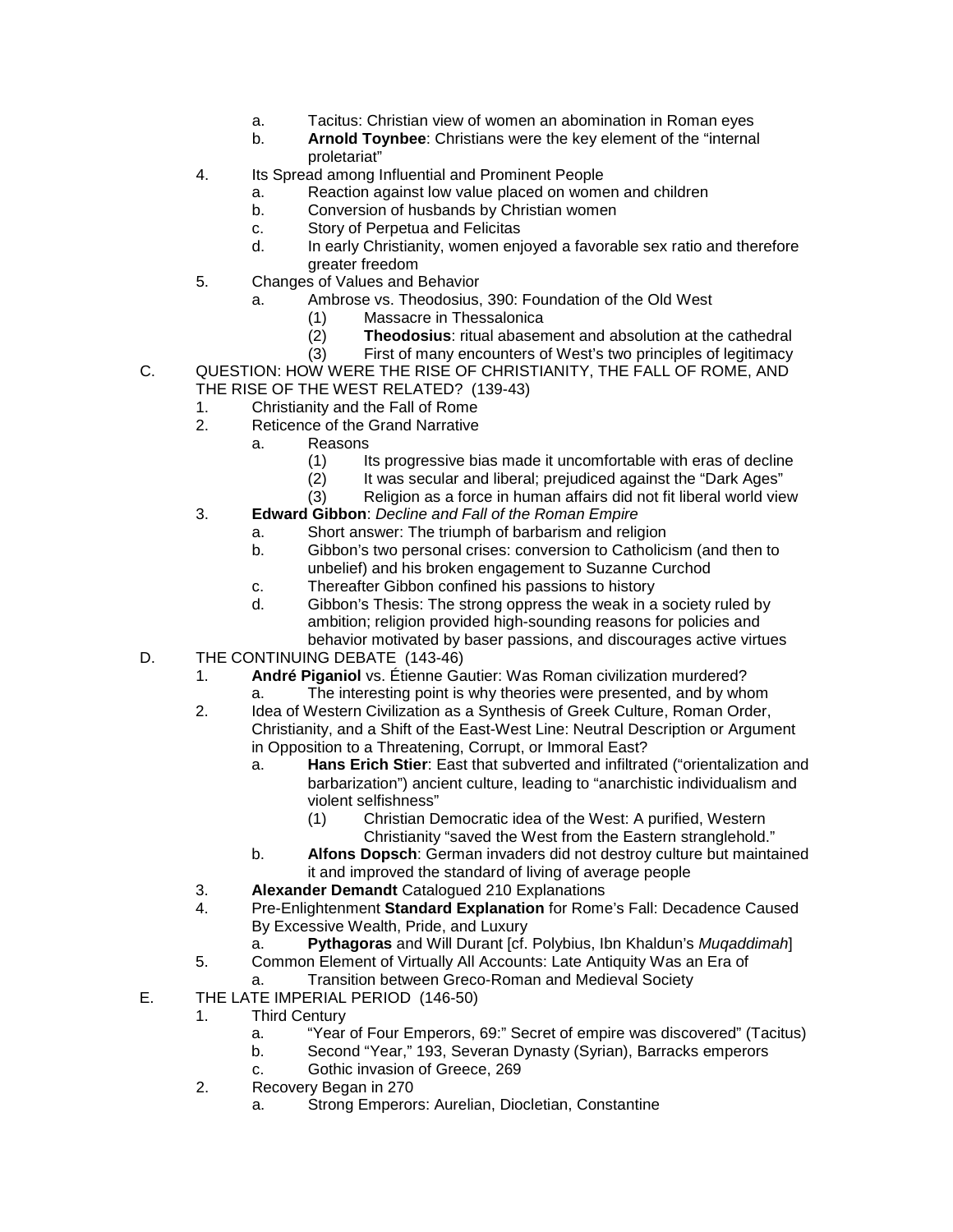- 3. Division of Government: Geopolitical Shift of the East-West Line
- 4. Leveling Reforms
	- a. **Caracalla** decreed that all free persons were full Roman citizens, 212
	- b. Subjects tied more closely to their places of work and residence
	- c. **Constantine** declared Christianity legal, 313
	- d. **Theodosius** declared Christianity the only legal religion, 381
- 5. Fourth-Century Changes Strengthened the Empire
	- a. Growth in population and economic activity in frontier zones where the Roman army was stationed: North Sea, Central Europe, Syria, Arabia
- 6. Late Antiquity: Religious, Administrative, Social, and Economic Reforms
	- a. Late Empire and Great Church shaped a cultural epoch with own identity
	- b. Grand Narrative was dominated by the idea of Three Ages: Antiquity, the Middle Ages, and Modern Times
- 7. Idea of the Three Ages Was Invented by 15C Renaissance Humanists
	- a. Protestants later adopted it in opposition to Four World Empires model **Christoph Cellarius**: Its most decisive formulation, 1685
- 8. The Idea of **Late Antiquity**
	- a. **Jacob Burckhardt**: "lower empire" had disparaging implications
	- b. Mommsen saw the "dominate" empire as all new (rule by divine right)
	- c. Peter Brown: Christian beliefs gradually transformed religion
- 9. Church Became Rich and Increasingly Independent: People Gave It Their Wealth
	- a. Melania the Elder and Melania the Younger
	- b. Such massive piety demonstrated a new mentality and altered the economic balance of the empire
	- c. Criticisms by **Gibbon** and **Friedrich Nietzsche**
- F. WHY DID ROME FALL? CATHOLIC VIEWS (150-52)
	- 1. Explanations in Terms of Religion and Cultural Crisis Were Related: Religion
		- a. **Gibbon** blamed Christianity for undermining civic morale
		- b. Christian explanation accepted by three groups: Catholics, liberals, and German nationalists
	- 2. Catholic Views
		- a. **Pignaniol** believe the synthesis of church and empire was providential
		- b. **Chateaubriand**: Rome fell because of decadence; Christianity saved what it could from the wreckage
	- 3. Secondary Factor: Cultural Crisis
		- a. This became the most widespread of the explanatory models in the 20C
		- b. Pessimism about reason in the interwar period: *e.g.,* **T.S. Eliot**
		- c. **Sigmund Freud**: A powerful influence alongside Nietzsche and Spengler (1) Theory of personality: irrationality could be explained rationally
	- 4. **Peter Brown** Began Demolishing This Approach with His Life of Augustine
		- a. Religion is a cause of change rather than being a reactive neurosis<br>b. The Fall of Rome [reduced] to an administrative event that allowed
			- "The Fall of Rome [reduced] to an administrative event that allowed the
		- positive forces of Christian fervor and aristocratic regionalism to flourish"
- G. SECOND GROUP: LIBERALS (152-57)
	- 1. Liberals Also favored the Religious and Cultural Account of Rome's Fall
		- a. Contradictory attitudes: Rome was not liberal, but its order was valuable
		- b. Problem: Liberals believed in reason, continuity, and progress in history; decadence, decline, and destruction did not easily fit the story
		- c. Defensive liberal interpretation of Rome's fall as a warning

#### 2. **Michael Rostovtzev**

- a. He explained the Fall of Rome in reverse Marxist terms: rise of an uneducated proletariat that ignorantly destroyed the high culture
- b. Trigger for the spiral of decline: 3C military crisis
	- (1) Government raised taxes and service obligations in response: peasants and laborers responded by waging their own class war
- c. Peasants and laborers allied with local magnates, 4C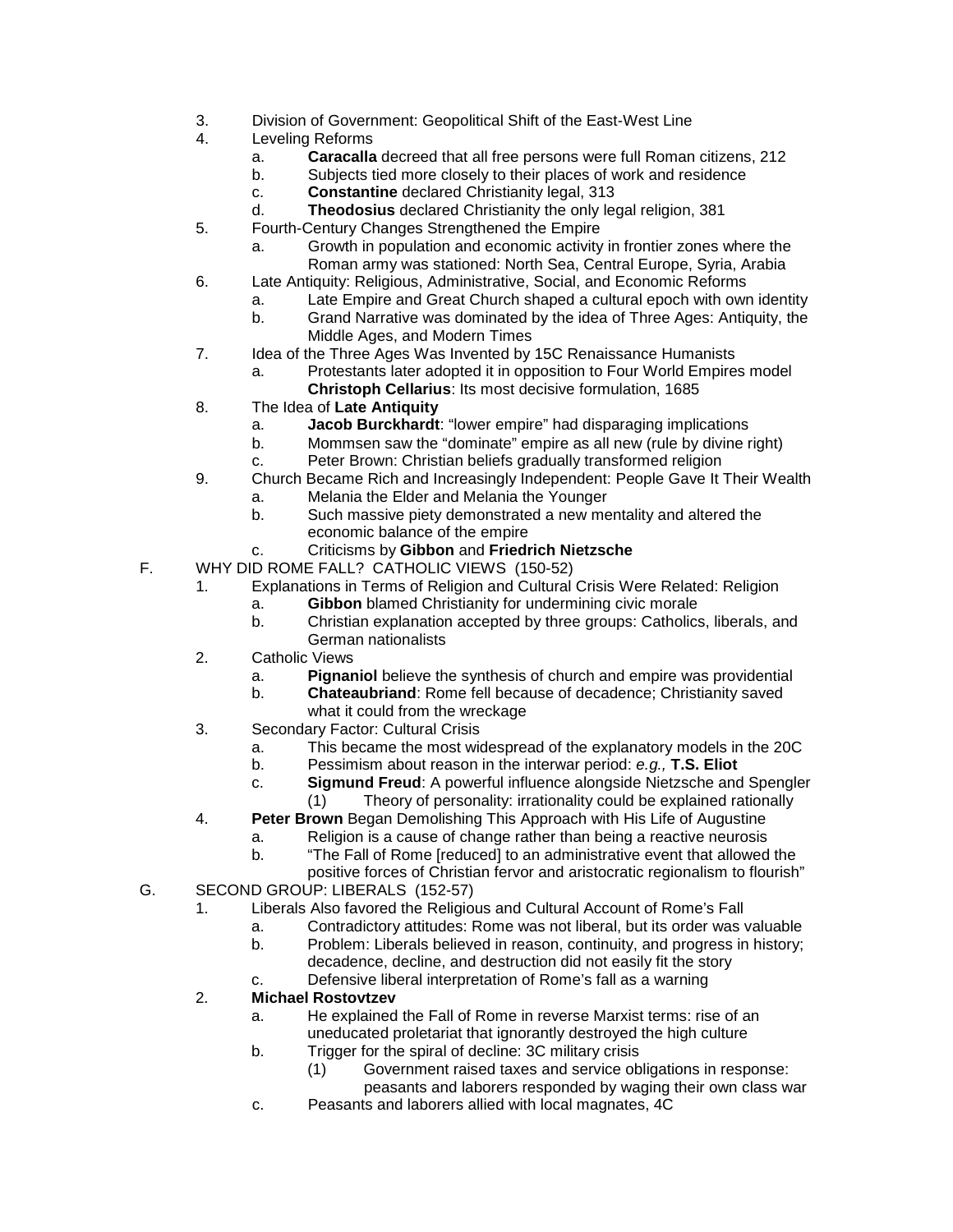- d. New rural coalition invaded the urban elites and destroyed their ability to reproduce the high culture
- e. Result: Dumbing down of classical civilization, beginning in the 3C
- 3. **Santo Mazzarino**: *La fine del mondo antico*, 1959
	- a. Christianity was a social revolution, a "democratization" of late imperial culture; contrast with Rostovtzev and Dodds
	- b. Fall of Rome because it freed marginal nations and a marginal faith from the dead hand of an empty culture
- 4. Baron **Montesquieu**: Imperial Overstretch and Conspicuous Consumption Blamed [cf. Paul Kennedy's *Rise and Decline of the Great Powers* and Thorstein Veblen's *The Theory of the Leisure Class*]
	- a. More Recent Debates: Leading Elites Wanted Transformation
	- (1) This conclusion would subvert earlier views of the Fall of Rome
- 5. **Oswald Spengler**: The Fall of Rome was inevitable
	- a. By entering the imperial epoch ancient civilization surrendered its last shreds of vitality and creativity
- 6. **Arnold Toynbee**: Outbreak of the Peloponnesian War was the beginning of the end of ancient civilization: Time of Troubles lasted until the rise of imperial Rome
	- a. The Roman Empire was the universal empire, the final stage
	- b. It gave peace to the world, but it was a stagnant and uncreative peace; its culture was eclectic, derivative, and ultimately fragile
- 7. **Barthold Niebuhr**: Declining population was a reason for Rome's fall
	- a. Pierre Chaunu: Medieval population growth was a contributing factor that played a part in promoting the Reformation
- b. Archeological evidence shows that population decline was not universal H. THIRD GROUP BLAMES GERMAN NATIONALISM (157-61)
	- 1. The Germans Did It: Germanic Kings Ruled the Western Empire after 476
		- a. Domino Effect: Defeat at Adrianople, 378
		- b. Gothic Treaty of 382: Visigoths settled on the Roman side of the Danube
		- c. Vandal cross the Rhine on New Year's Eve of 406
		- 2. **Demandt**'s Thought Exercise
			- a. What if the description of Germans as war-like, proud, freedom-loving, and fecund were true?
			- b. Descriptions of Germans: Caesar, Tacitus
		- 3. Warrior Values
			- a. Disparaged by all classes of Romans; respected and encouraged among the Germans
			- b. **Machiavelli**: "Not gold but good soldiers are the sinew of war"
				- (1) Mainspring of Roman decline: Departure of *virtù* and dependence on Goths as mercenaries
		- 4. German Invasions Were Not Unique or Fortuitous
			- a. They could be explained anthropologically and geopolitically: tip of the demographic balance occurred in the 3 or 4C with migrations of tribes
	- 5. Every One of the Internal Causes Could Be Turned on Its Head as a Positive
		- a. The Problem: These diametrically opposed theories of decline were Insufficient in themselves as explanations; all ignored the Germans
	- 6. Odoacer Deposes Romulus Augustulus, 476, in a Dispute over Land
		- a. End of the Western Empire
	- 7. The Christian West: The Germans Did Not Want to Reverse Christianization; They Wanted to Promote It
- I. DEMISE OF ANCIENT CIVILIZATION (161-62)
	- 1. **Cassiodorus** Proposed a College of Higher Philosophy But Left Italy
		- a. War over Italy between Justinian and the Ostrogoths
		- b. Post-war collapse of literacy; Cassiodorus lowered his aims
	- 2. Dark Ages
- J. THE AFTERMATH OF WORLD WAR ONE: T. S. ELIOT'S *THE WASTE LAND* (162-68)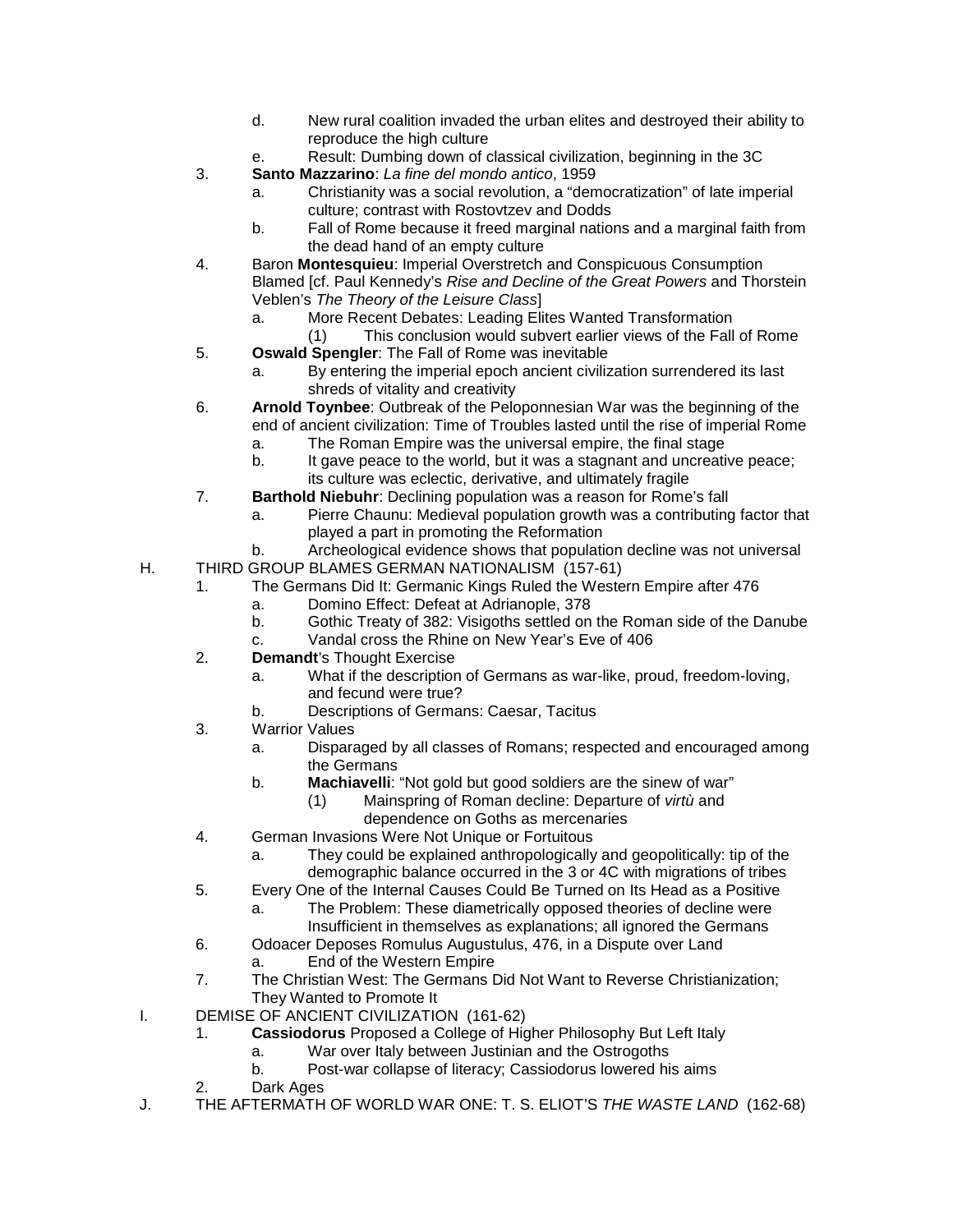- 1. Survivors of World War One: Pessimistic Poets and Philosophers
	- a. Some hoped to recover the synthesis by political means (Carl Schmitt)
	- b. For others, it could be recovered only as myth [J.R.R. Tolkien] and metaphysics [Eric Voegelin]
- 2. **T. S. Eliot**
	- a. His early modernist critique of secularism: Like the Surrealists, he wanted to restore myth through modernist poetry
		- (1) The West was dying because it had forgotten its tradition
	- b. The later Eliot argued that both the Church and the literary tradition of antiquity were needed
	- c. West was rejecting its cultural moorings: tradition treated as an enemy
- 3. Double Consciousness: Air of Counterrevolutionary Subversion
	- a. Failed attempts to define the essence of the West in terms comprehensible to modernity
- 4. Contemporary Context of Eliot's *The Waste Land*, 1922
	- a. Joyce, Pound, Spengler, Rostovtzev
- 5. Post-WWI Breakdown: Sense of Cultural Decline
	- West at "the end of its tether" [ref. to H. G. Wells]
- 6. Double Meaning of Eliot's Title: Echoes of Christian and Celtic Legend
	- a. Mythological studies of **Jessie Weston** on legends of the Holy Grail
		- b. Her general thesis was subsequently disproved
- 7. Arthurian Romance
	- a. Chrétien of Troyes on Perceval and the Fisher King
- 8. Structure of *The Waste Land*
	- a. Tiresias: Myth of the all-knowing hermaphrodite (cf. Carl Jung)
- 9. Eliot's Dual Cultural Program
	- a. The semi-surrealist modernism of *The Waste Land*
	- b. The Christian and Virgilian pedagogy of the 1930s and 1940s
	- c. The effort appeared doomed, but was splendid in its defiance
- 10. Conclusion: It Was the Larger Synthesis of the Ancient Philosopher, the Christian Priest, and the Germanic Warrior That Truly Defined the Old West

#### **Review**

| Peter Brown                |  |
|----------------------------|--|
| Edward Gibbon              |  |
| Alfons Dopsch              |  |
| Pythagoras                 |  |
| <b>Christoph Cellarius</b> |  |
| <b>Friedrich Nietzsche</b> |  |
| Sigmund Freud              |  |
| Santo Mazzarino            |  |
| <b>Barthold Niebuhr</b>    |  |
| The Waste Land             |  |

Arnold Toynbee Theodosius<br>Pandré Piganiol Mans Erich André Piganiol **France Bibon André Piganiol**<br>Alexander Demandt **Hans Rome's Fall:** star Paracalla Constantine<br>
Late Antiquity<br>
Late Antiquity Chateaubriand T. S. Eliot Baron Montesquieu<br>Machiavelli

Alexander Demandt Rome's Fall: standard account<br>Caracalla Rome Constantine Jacob Burckhardt Peter Brown **Freud Peter Brown Baron Michael Rostovtzev**<br>Baron Montesquieu **Brown Brown Contract Contract Preud Contract** Cassiodorus *The Waste Land* Jessie Weston Chrétien de Troyes

### **CHAPTER FIVE: GERMANIC FREEDOM AND THE OLD WESTERN SYNTHESIS**

- A. ISSUE OF THE OLD WESTERN IDENTITY (169-72)
	- 1. Liberal Grand Narrative: Review
		- a. Idealized Vision of Greece
	- 2. The (Real) **Old West**
		- a. Synthesis lasted sixteen hundred years
		- b. Out of this Old West came the New West and liberalism
	- 3. Rome and Medieval Europe Downplayed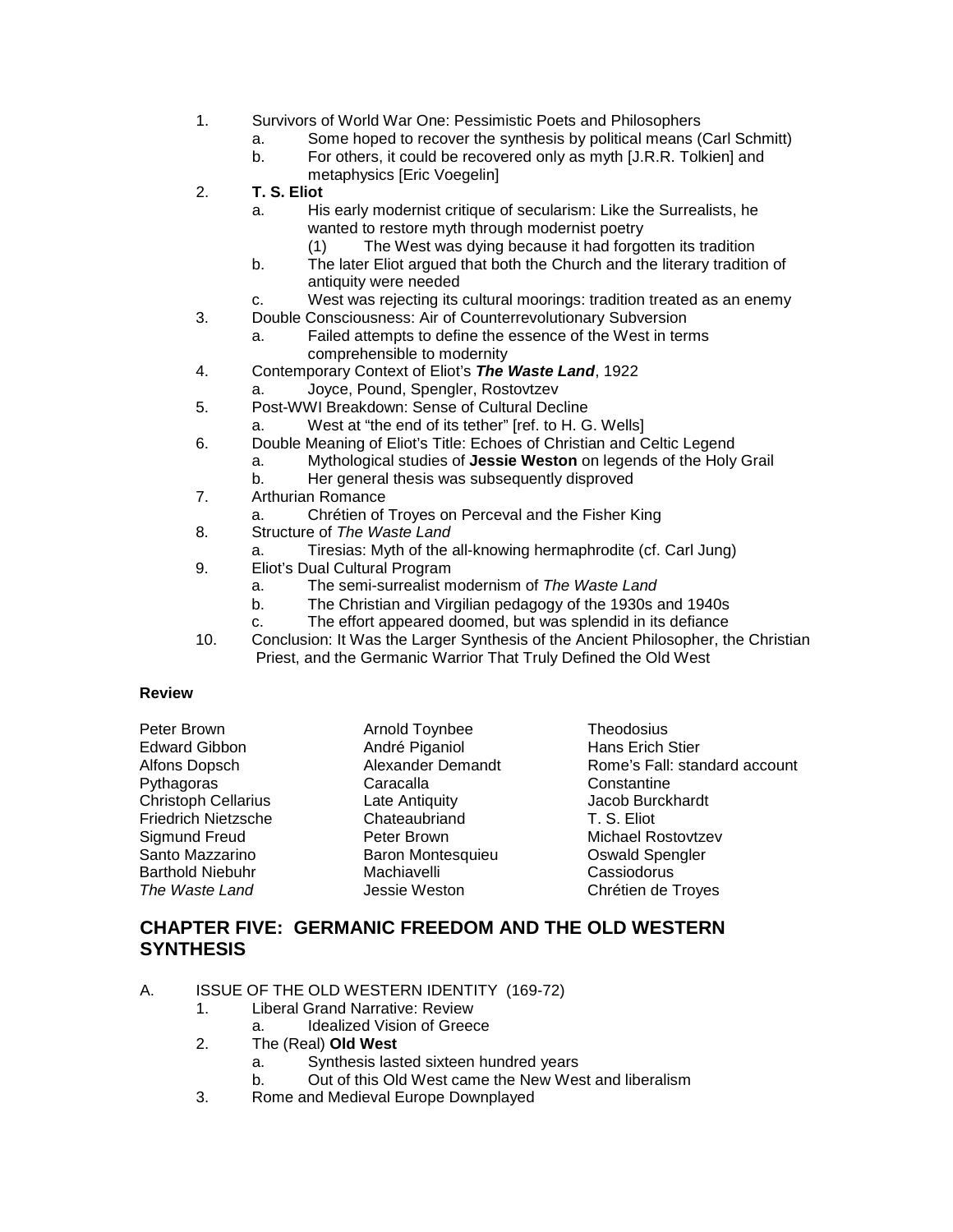- 4. Grand Narrative: Primarily an Exercise in Political Pedagogy
- 5. Post-1960s Anti-Narratives: Legitimacy of the Old West Rejected
- 6. Basic Drama of Western Identity Is in the Old West: Power, Freedom, Empire
	- a. **Drama of Power**: The liberal denial of this drama led to a paradox: the idea of freedom emerged from that drama
	- b. **Universal empire:** constant aspiration of the greatest Old Western rulers
	- **c. Old Western Universalism**: Very different from the universalism of the **New West**, whose only legitimate political order is a global civilization of **democratic humanism** divorced from all specific cultural roots
		- (1) The **great paradox** of Old Western universalism: the attempts to make it succeed promoted that which undermined it -- the Western idea of political and social freedom
	- d. The drama of power is the key to Western identity: Failures to impose universal empire promoted the growth of freedom and strengthened the forces of **pluralism, individualism, and ethnic identity**
- 7. The Search for Power as the Precondition of Liberty, *e.g.*, Religious Liberty
	- a. Other consequences: expansion, slave trade, rise of modern science
	- b. All these elements were marked by the red thread of individualism
- 8. Freedom, Conquest, and Imperialism Were Part of the Old West Synthesis
- B. COMPETING VIEWS OF THE GERMANS (172-78)
	- 1. Greek vs. Modern Freedom
		- a. The liberal version failed to explain how freedom could be the foundation of the West if it was largely absent between 338 BC and 1776 AD
		- b. The Continental narrative emphasized Roman law and institutions
		- c. The essential missing element in both was the **Germanic ethos of**

#### **aristocratic and heroic freedom**

- 2. Origins of the New Freedom
	- a. The new freedom of the New West was rooted in habits, institutions, etc.
	- b. Great contribution of the moderate or **Sceptical Enlightenment** was to recognize this historical and institutional rootedness
	- c. [Three contrasting models of the **new freedom**:]
- 3. First Model: **Radical Enlightenment**
	- a. Its thinkers "shaped the original pattern of the Grand Narrative in opposite terms, as the story of liberal and secular ideals, long suppressed by force and superstition
	- b. Institutional Christianity was seen as an obstacle
	- c. Their grievance was against Christendom rather than Christianity; classical liberal *laissez faire* view of morality based on reason
	- d. Liberals thus denied the Old Western synthesis and its result
- 4. Missing from the Narrative Is the Second Model: the **Sceptical Enlightenment**'s **Germanic Model**
	- a. The **freedom principle** by which the New West and its liberal apologists defined the West is "itself part of the long and ambiguous history that the New West rejected."
	- b. To explain that history, the Sceptical Enlightenment constructed what may be called the Germanic model [cf. Thomas Jefferson]
	- c. "Where the Greek model delved into time from Plato to NATO, the **Germanic model** delved into time to understand and define the Old Western synthesis [cf. Francis Lieber, F. A. Hayek, M. Stanton Evans]
- 5. Reasons for Its Rejection in the 20C: World War I and World War II
	- a. Columbia's Contemporary Civilization course: "The war had been a war in defense of liberal democracy, represented by the United States, and against tyranny and barbarism, represented by Germany."
- 6. **Anti-German Argument**: Germans Regarded as Barbarians and Destroyers
	- a. The key claim of the Germanic model was incomprehensible in 1918
	- b. **Irony**: American Grand Narrative instead adopted what had originally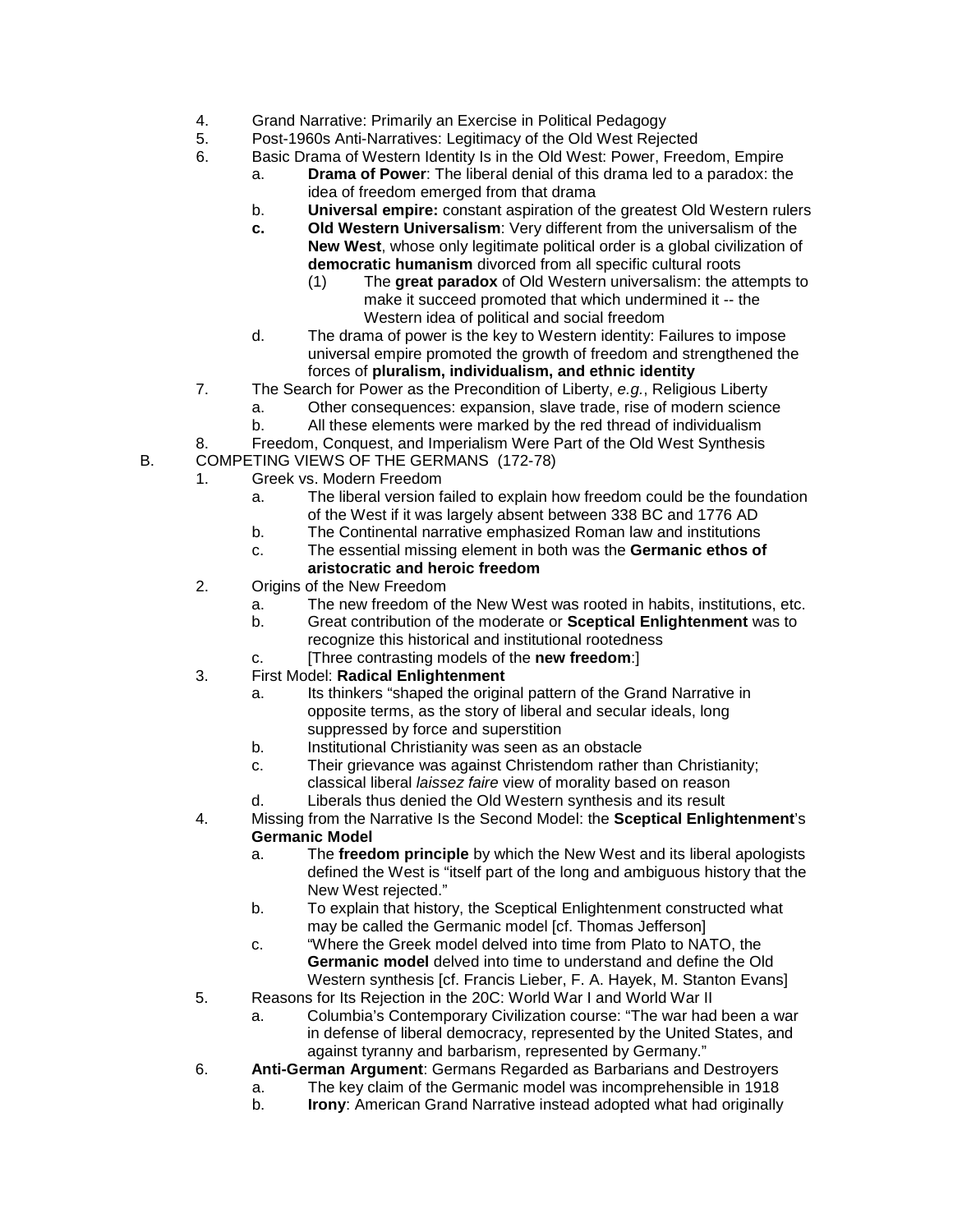been a German invention, the cult of Greece as the origin of the West 7. Attempts to Rehabilitate the Germanic Model Took an Ideological Tack That

- Made Sure the Model Could Not Survive World War II: **Myth of Superior Blood** a. Before Adolf Hitler and his regime discredited doctrines of **racial**
	- **hierarchy and eugenics** in popular discourse, such doctrines had wide appeal, not least among liberals and progressives
- 8. Third Model: **Racist Germanic Model** [Really a German/American narrative]
	- a. It originated with "**Otto Seeck**'s dysgenic account from 1895 of Rome's fall as due to the 'extermination of the best people,' the argument that the Roman elite committed racial and genetic suicide."
	- b. American Immigration: Fears engendered by mass immigration from southern and eastern Europe, *e.g.*, David Starr Jordan

#### 9. **Madison Grant**

- a. Nordic race threatened by war, miscegenation, and democracy
- b. Immigration Act of 1924
- c. Hitler, 1942: "the mobilization of the mob in the name of Christianity meant the end of the ancient world."
- 10. Tenney Frank and Hitler: Contamination of Greek and Roman Racial Stock
- 11. Racist Model Discredited after WWII, as Was the Enlightenment Germanic Model
	- a. "The defeat of racist Germany in 1945 undermined the doctrine that the Germans were racially superior, and also the proposition that Germans brought freedom to the West."
- 12. Backward Extension of German **War Guilt**
	- a. The Grand Narrative and its Greek model of the West won the day thanks in part to the simplistic equation of ancient and modern Germans a. Need to delve into the German contribution
	-
- C. GERMANIC INVASIONS (178-81)
	- 1. Ancient Germans
		- Habitation north of the Celts of central and western Europe
	- 2. Beginning of the Move South, 4-3C BC
		- a. Bastarnae
	- 3. Three Tribes: Cimbri, Teutones, Ambrones
		- a. "Their fearless disregard of casualties and their mass sacrifice of prisoners terrified the Romans."
	- 4. Ariovistus, 70 BC
	- 5. **Arminius**
		- a. He defected from Rome due to honor and luck: **hale** vs.**fey**
		- b. Rivalry with Maroboduus, king of the Marcomanni
		- c. He first destroyed the Romans, then attacked the Marcomannic kingdom
		- d. But "the liberator of Germany" fell to an assassin [statue at New Ulm]
		- e. Legend that Arminius was the original "**Siegfried**"
	- 6. Rhine Frontier
		- a. Franks and Alemanni invaded Gaul, 406
	- 7. The Community of Identification Was the Nation, or Tribe, and Its King
		- a. Celts were called *volcae*; *wealas* or Welsh in English
	- 8. **Franks** [free men]: The dominant tribe by the end of the 5C
	- 9. Two Main Groups: Western and Eastern, But No German Nation<br>10. No Sense of National Identity before the 11C
	- 10. No Sense of National Identity before the 11C
- D. ENLIGHTENMENT MODEL OF THE GERMANS VS. GRAND NARRATIVE (181-85)
	- 1. **Two French Models**
		- a. **One-nation ideology**: Franks assimilated with native Roman population
		- b. **Ideology of aristocratic freedom**: Ancient Franks seen as direct ancestors of the **sword nobility**
		- c. This ideology was directed against the commoners and the second-ranked **nobility of the robe**
	- 2. **Baron Montesquieu** on the Historical Basis of the Frankish Doctrine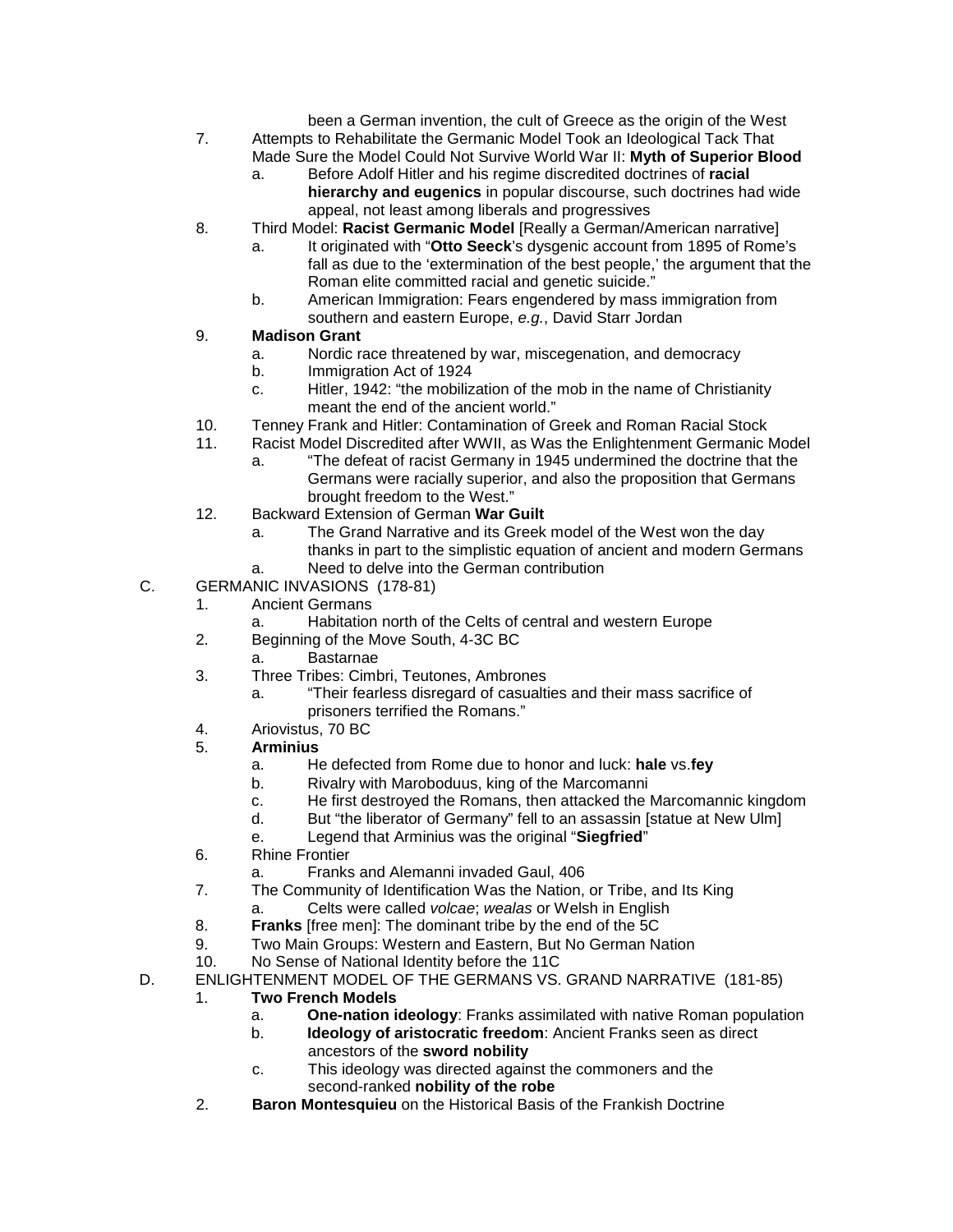- a. Aristocratic doctrine of Frankish freedom converted into a liberal doctrine of general republican liberty under law
- b. Source of German and modern liberty: conquest of the Roman Empire
- c. His great insight: ordered freedom under a **separation of powers**
- d. England's constitution was most friendly to liberty
- e. Freedom was born in the forests of Germany [cf. Demaratus]
- 3. Anglo-American Version
	- a. **Edward Coke**: Doctrine of the **Ancient Constitution**
		- (1) England had been a mixed monarchy from time of the Britons (2) Advice and consent of the nobility in parliament
		- Advice and consent of the nobility in parliament
		- (3) Despot could be justly resisted or overthrown
		- (4) Civil War myth that the monarchy had been implicitly contractual
- 4. **David Hume** Exploded the Myth of the Ancient Constitution
	- a. "What was significant was that Montesquieu and Hume both diagnosed and praised the birth of modern liberty in the commercial and undespotic society of Britain, and that they both anchored this liberty as a cornerstone of the West."
	- b. They developed the notion of ancient Germanic freedom into a notion of modern Germanic freedom
- 5. Coinage of "Anglo-Saxon"
	- a. **John Adams** and **Thomas Jefferson**: "Americans adopted the Germanic model of freedom because it seemed to suggest that their own claims to independence were rooted in history as their ethnic heritage."
- 6. The Model's Central Claim: Liberty Is the Key to Western Civilization
	- a. America was at war with modern Germany when the liberal narrative assumed its definitive form
- 7. Limitations of the Enlightenment Model
	- a. "The Germanic contribution to the West was broader, richer, more significant, and more ambiguous than the model suggested."
	- b. Geramns also brought the values of the warrior: honor and luck
- E. ANCIENT GERMAN SOCIETY (185-91)
	- 1. Ethical Basis: Luck and Honor; Institutional Basis: Cults, Kings, and Companions a. Tribal life had two **fundamental purposes**: worship and war
	- 2. Traditional Genealogy: Descent from Tuisto (Earth-God) and Mannus
	- 3. **King's Magic**
		- a. No trace of divinizing rulers; Caesar found some tribes ruled by councils of warriors
		- b. Criterion of Merit: Winning battles and repelling attacks; competition
		- c. Cultic kings replaced by territorial monarchs
	- 4. Kings and Councils
	- 5. Companions, *Comitatus*, or *Gefolgschaft* [Followers] of the King
		- a. Olaf the Fat and the *Bjarkamál*
			- (1) Story of Rolf and Roar (Hrothgar)
			- (2) Canonization as St. Olaf
	- 6. Common Kinship of the Demonic and Heroic Figures of Legend
		- a. Story of *Beowulf*: Fame as the only aftermath a warrior will have
	- 7. Doubleness: Two Faces of the Old Western Synthesis [Axiological (values) and Geopolitical]
- F. RISE OF THE WEST (191-96)
	- 1. **Boniface**
		- a. Theodor Schieffer's *The Christian Foundation of Europe*
		- b. Founder of miissionary order resting on the pope, the Franks, and the energy of the Anglo-Saxon missionaries
	- 2. **Geopolitical Shift of the Papacy**: Popes abandoned the eastern empire and chose the Franks as the co-founders of the West
		- a. Role of Irish monks and missionaries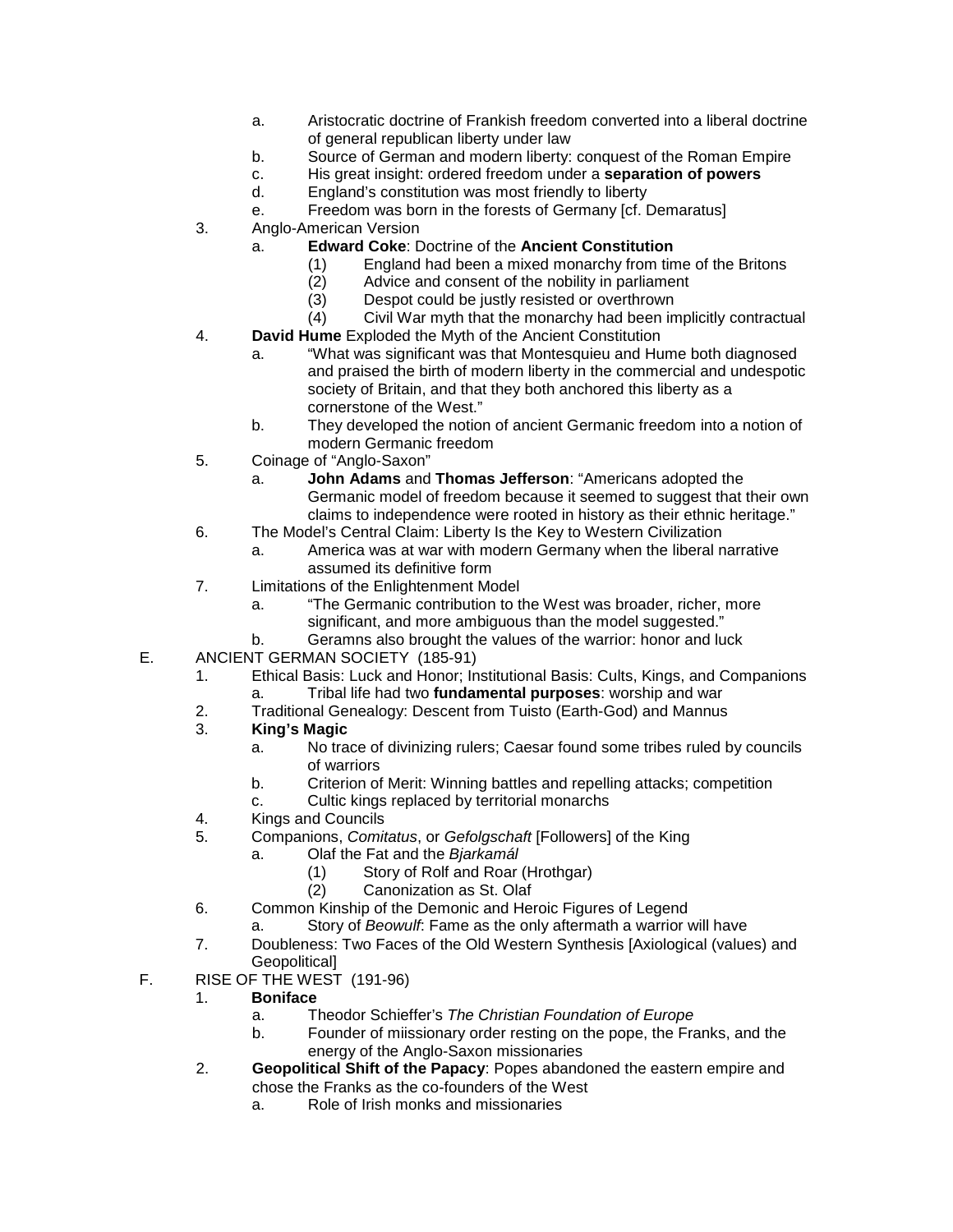- b. Carolingian (Charlemagne) cultural revival helped confirm the *translatio imperii* (transfer of power or authority to command)
- 3. **Augustine**
	- a. He had absorbed the classical curriculum but knew it was dying
	- b. His works: "descriptions and defenses of a culture he considered fitting for a post-classical, Christian world [cf. Rieff's second world]
- 4. Missionaries Carried This Renewed Classical Learning and Christian Doctrine beyond the Old Imperial Boundaries
	- a. **Irish monasteries** became the repositories of learning and traditions that were lost on the Continent
- 5. Theme of Exile and Return: European *Émigrés* of the 1930s
	- a. Ludwig Bieler's *Ireland: Harbinger of the Middle Ages*: Study of manuscripts of classical authors written during the Dark Ages
- 6. Irish and Later English Learning Was Astounding
	- a. Centers: Kells, York, Jarrow, Winchester
		- b. Careful attention paid to Latin grammar and rhetoric
- 7. Western Civilization Was Also Saved by the **Bargain of Church and State**
	- a. Papacy looked eastward until the 720s
		- b. **Leo III** vs. **Gregory II**: the **Iconoclastic Controversy**
		- c. Empire became more eastern and, from the Western viewpoint, heretical
			- (1) What began as a simple shift of the East-West line took shape as an unbridgeable cultural, theological, and civilizational divide
		- d. Conversely, the papacy was becoming more Westernized
		- e. **Stephen II** transferred his political allegiance from the empire to the king of the Franks in dramatic journey across the Alps
		- f. Purpose: Create a new, proper, Catholic empire in the West to be a fit partner for the church
- 8. **Pirenne Thesis**
	- a. Antiquity ended not with the Germanic but with the 7C Islamic invasions, breaking the economic and cultural unity of the Mediterranean
	- b. Geocultural Transformation: By 711 Muslims controlled the North African shoreline and Spain, imposing the equivalent of an "iron curtain"
	- c. The Mediterranean became the border of three civilizations
	- d. Trade stopped for several centuries after the late 7C
- 9. Pirenne's Thesis Works Better Regarding Constitutional and Religious Change
	- a. The popes shifted the geopolitical axis from Rome/Constantinople to
	- Rome/northern Gaul, thus creating the West as a physical entity
- 10. Result: Religious Synthesis of Papacy and Secular Power, c. 800

#### 11. **Charlemagne**

- a. Charlemagne: liberal narrative vs. Enlightenment Germanic model
	- b. But he was also a bloodthirsty Germanic war chief
	- c. The Germanic Christian hero is the missing figure in the rational story
- d. Germanic freedoms were not distinct from the warrior ethos
- 12. A Western Doctrine of Holy War
	- a. "The true early history of the Western synthesis was the story of how the Germanic warlike love of liberty married the Christian ethic of sacrifice."

#### G. **SONG OF ROLAND** (196-99)

- 1. Historic Background, Prior to the First Crusade
- 2. Charlemagne's Twelve Chief Companions or Peers; Roland Is the Greatest
- 3. Saracen King Marsile's Peace Message from Saragossa
- 4. Ganelon: His Designation as an Envoy and His Treachery<br>5. Heraldry: "St. Peter's Banner Which Is Called Romaine"
- 5. Heraldry: "St. Peter's Banner Which Is Called Romaine"
	- a. Holy or magical banner is a Germanic idea: Story of "Landwaster"
- 6. Saracen Inhabitants Were Offered a Choice: Baptism or Death
	- This became a part of Christian holy war doctrine in the Middle Ages
- H. **CARL ERDMANN** (199-203)